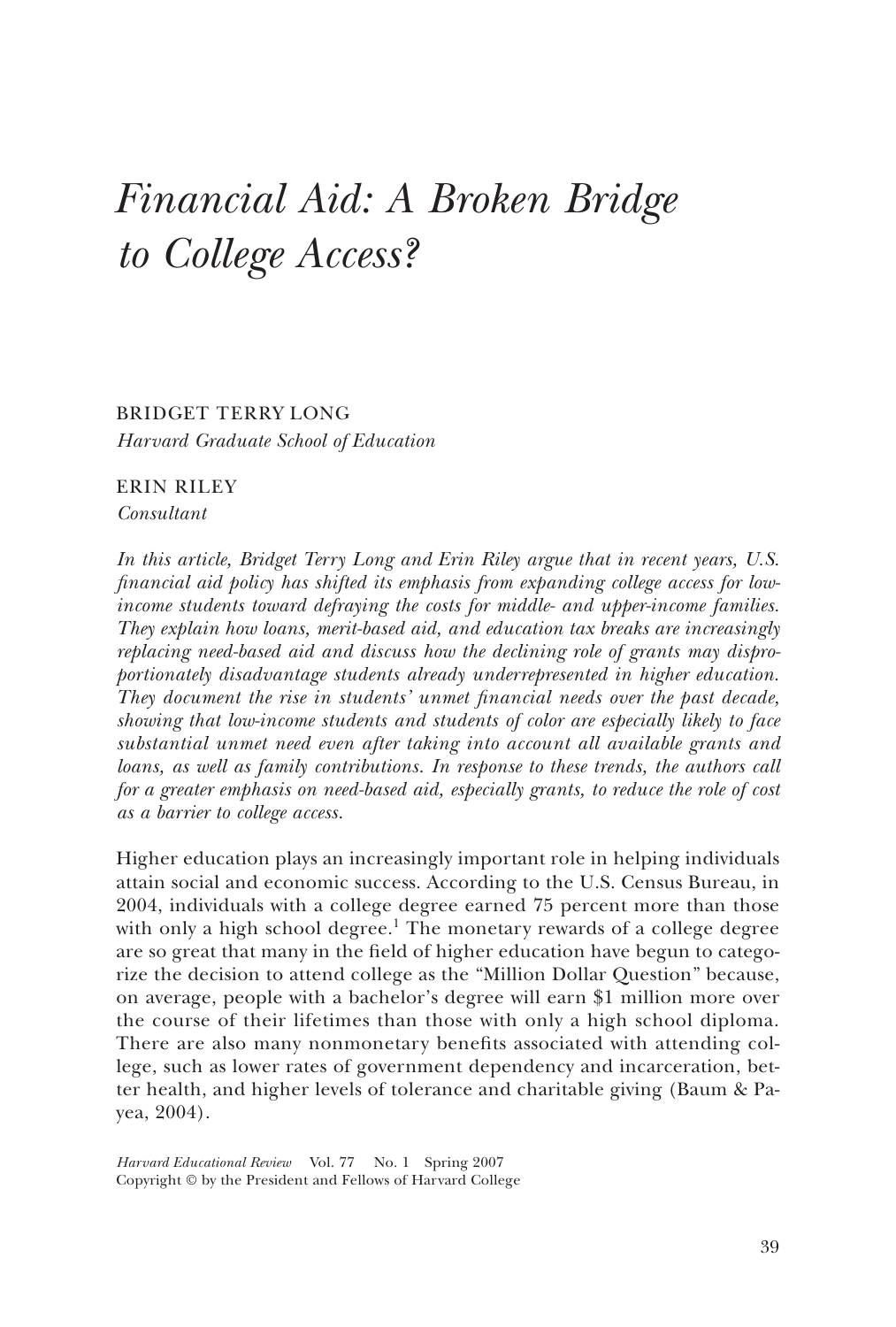Unfortunately, the likelihood of attending college varies substantially by family income. Among high school graduates in 2004, only 43 percent of students from families who made less than \$30,000 immediately entered a postsecondary institution. In contrast, 75 percent of students from families who made more than  $$50,000$  did so.<sup>2</sup> Even after accounting for differences in academic preparation and achievement, substantial gaps in college access still exist by income level. Low-income high school graduates in the top academic quartile attended college only at the same rate as high-income high school graduates in the bottom quartile of achievement (Advisory Committee on Student Financial Assistance [ACSFA], 2001).

For those who matriculate, the likelihood of persisting to a college degree also differs greatly by income. Only 36 percent of low-income students who were college qualified<sup>3</sup> completed a bachelor's degree within eight years, while 81 percent of high-income students did so (Adelman, 2006). Stark differences also exist by race. Graduation rates at four-year institutions among first-time, full-time, degree-seeking undergraduates were highest for Asian/ Pacific Islander students (65%), followed by White, non-Hispanic students (58%), for cohorts entering in the fall of 1998. Black and Hispanic students in this cohort graduated at much lower rates (40% and 46%, respectively; Knapp, Kelly-Reid, & Whitmore, 2006).

Although there are many barriers to college access and success for low-income and minority students, most can be grouped into three major categories. The first set of major barriers relates to cost. For the 2006–2007 school year, the average cost of tuition and fees at public four-year colleges and universities is \$5,836, with average total charges amounting to \$12,796 (College Board, 2006a). Without any financial aid, this total cost amounts to 24 percent of the median family income (U.S. Census Bureau, 2005).<sup>4</sup> Concerns about affordability are even greater at private four-year colleges and universities, which charge an average tuition of \$22,218, or \$30,367 with room and board (College Board, 2006a). The current situation is the result of skyrocketing prices over the last several decades: from 1976 to 2005, the average cost of a public four-year institution increased from \$617 to \$5,491 in nominal terms, or by 270% when adjusted for inflation (College Board, 2006a). Meanwhile, the median family income has not kept pace with growing tuition costs; income levels increased only 23 percent in real terms during the same period (U.S. Census Bureau, 2005).<sup>5</sup> Such trends led the federal Commission on the Future of Higher Education (2006), which was appointed by Secretary of Education Margaret Spellings, to conclude, "There is no issue that worries the American public more about higher education than the soaring cost of attending college" (p. 19).

A second major set of barriers to college enrollment and persistence is academic preparation. Students are increasingly finishing high school with less than grade-level competency, which has affected their ability to access and succeed in higher education. Greene and Foster (2003) estimate that only 32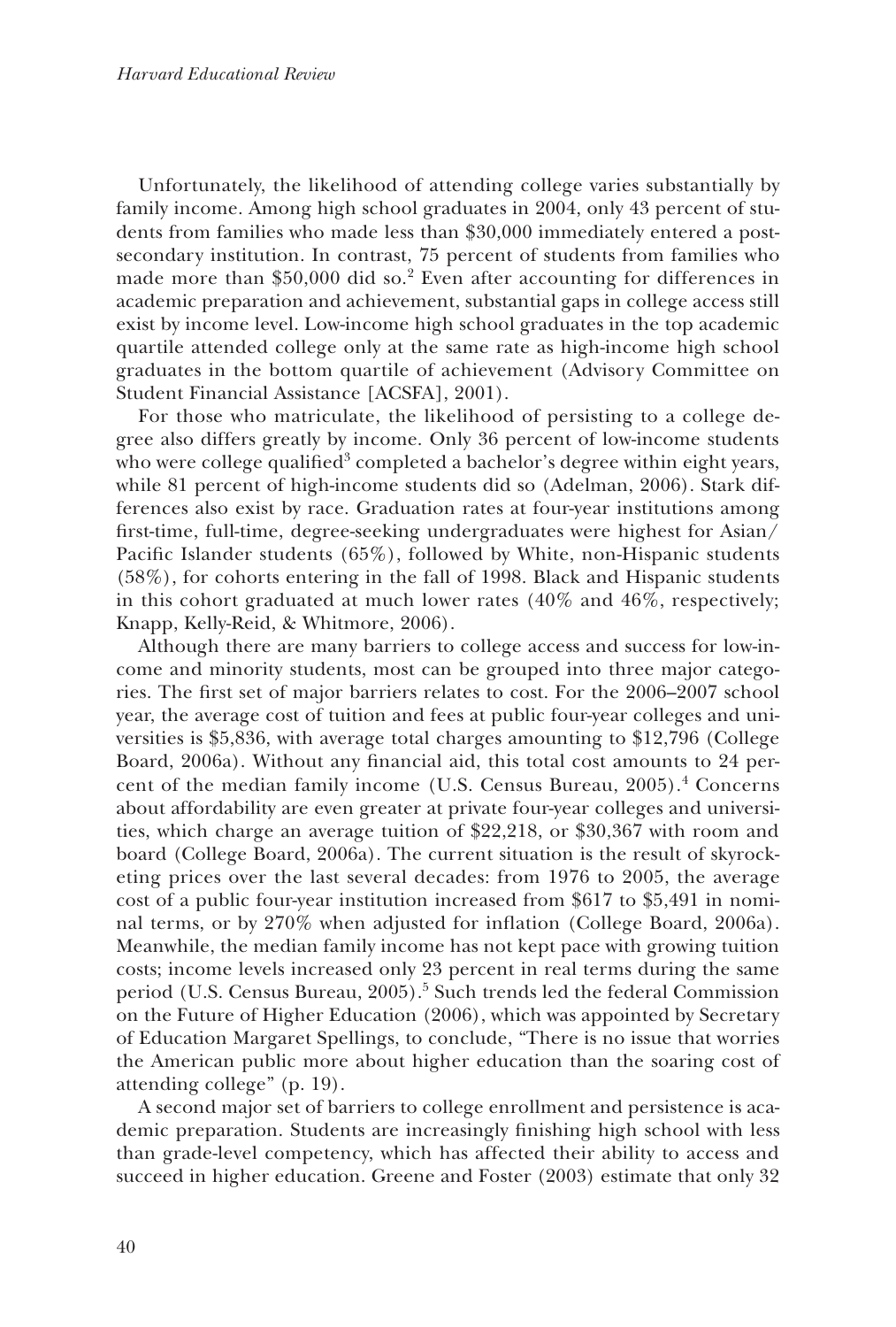percent of all students leave high school ready to study college-level material. The proportion that is academically prepared for higher education is even smaller among Black and Hispanic students ( $20\%$  and  $16\%$ , respectively).<sup>6</sup> There are also significant gaps in test scores by background (Jencks & Phillips, 1998). For example, students from families earning \$20,000 to \$30,000 per year scored 474 on average on the math SAT, while students from families making more than \$100,000 had a mean score of 564 (College Board, 2006b). Therefore, while academic preparation is a problem for many students, it is a problem that especially affects low-income and minority students.

While many underprepared students do not attempt to go to college, those who do enroll encounter significant barriers. The most common institutional response to underpreparation is placement in remedial or developmental courses. In 2001, colleges required nearly one-third of first-year students to take remedial courses in reading, writing, or mathematics (National Center for Education Statistics [NCES], 2003). Moreover, there is some evidence that the proportion of students in need of college remediation is growing.7 Although there is little evidence on the effects of remediation on student outcomes, one study has suggested that the courses have a positive impact on persistence and achievement (Bettinger & Long, 2006).<sup>8</sup> However, trends suggest that many states and their public higher education systems are moving toward concentrating all remediation within their community college systems (Bettinger & Long, in press). Because students who begin higher education in two-year institutions are less likely to earn bachelor's degrees than those who begin in four-year institutions, this trend is likely to reduce access and persistence toward a bachelor's degree. In addition, there has been a general increase in admissions standards at many institutions to screen out less-prepared students. In some cases, academic deficiencies are so severe that colleges choose to expel the students rather than remediate them. This was the case in the fall of 2001, when the California State University system "kicked out more than 2,200 students — nearly 7 percent of the freshman class — for failing to master basic English and math skills" (Trounson, 2002, p. B1).

The third major impediment to higher education for many students, particularly those from low-income families, is the complexity of the college admissions process and financial aid systems, as well as a lack of accurate information about higher education costs. College attendance is the culmination of a series of steps and benchmarks, and this current landscape is too complex and difficult for many families to decipher and navigate. First, students must aspire to attend college or derive aspirations from their parents, teachers, and/or mentors. Additionally, students must prepare academically for college by taking the proper classes and getting a sufficiently high grade point average, particularly if they wish to attend a selective school. To gain entry into a four-year college, students must also register for a college admissions exam (i.e., the SAT or ACT). Finally, students must fulfill the requirements for high school graduation. Research by Kane and Avery (2004)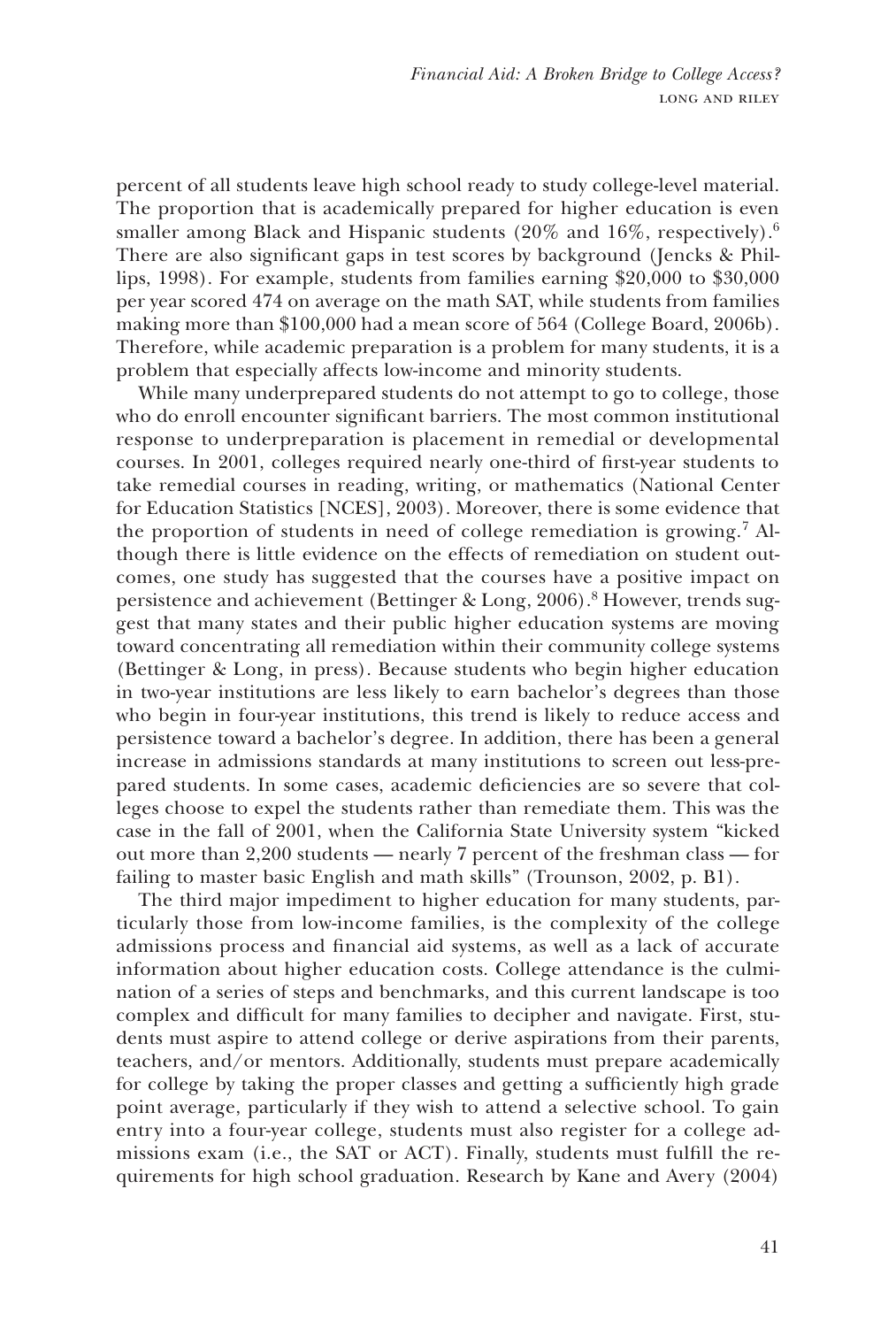has shown that low-income high school students have little understanding of how to handle this admissions process or knowledge about actual college tuition levels. Other work has also found a significant lack of information among prospective college students in general (Horn, Chen, & Chapman, 2003; Ikenberry & Hartle, 1998).

Another part of the problem is the complexity of the financial aid system. To determine eligibility, students and their families must fill out the Free Application for Federal Student Aid (FAFSA), a detailed eight-page form containing over a hundred items. Not surprisingly, students and their families are often confused and even deterred by the form (ACSFA, 2005). An American Council on Education study found that 850,000 students who would have been eligible for federal financial aid in 2000 did not complete the necessary forms to receive such aid (King, 2004). The Commission on the Future of Higher Education (2006) recently acknowledged problems with the current aid process by concluding that some students "don't enter college because of inadequate information and rising costs, combined with a confusing financial aid system" (p. 7). Therefore, while cost and academic preparation are important hurdles for students, the role of information is also substantial in determining college access and persistence.

The remainder of this paper will focus on the first major set of barriers, college costs, and the effectiveness of current financial aid policy in addressing concerns about affordability. Many perceive cost to be the largest hurdle for students because, as noted above, gaps in attendance exist by income level even among those who are academically prepared to attend college. With a growing number of students graduating from high school, the changing demographics of the country, and the increasingly important role of education in society, this is a critical time to consider how to make financial aid policy more effective. Grant programs that have traditionally addressed issues of financial need have not kept pace with growing tuition costs. Meanwhile, the growing use of loans and the resulting debt burden students face have begun to reach alarming levels. To better understand these trends, we examine the net prices students face and discuss their current unmet financial needs. The analysis suggests the need for additional financial aid resources to support access to and persistence in higher education. This is particularly important for certain groups, such as low-income students, as our analysis suggests that they have significant unmet financial need even after accounting for all grants and loans that are currently available. It is important to note that in addition to the direct effects aid can have on helping students meet college costs, financial aid may also indirectly affect the other two barriers. Students who believe college is affordable are more likely to prepare academically and seek out the information necessary to enroll in college. The indirect effects of aid on other major barriers to access should also be considered when determining the future direction of financial aid policy.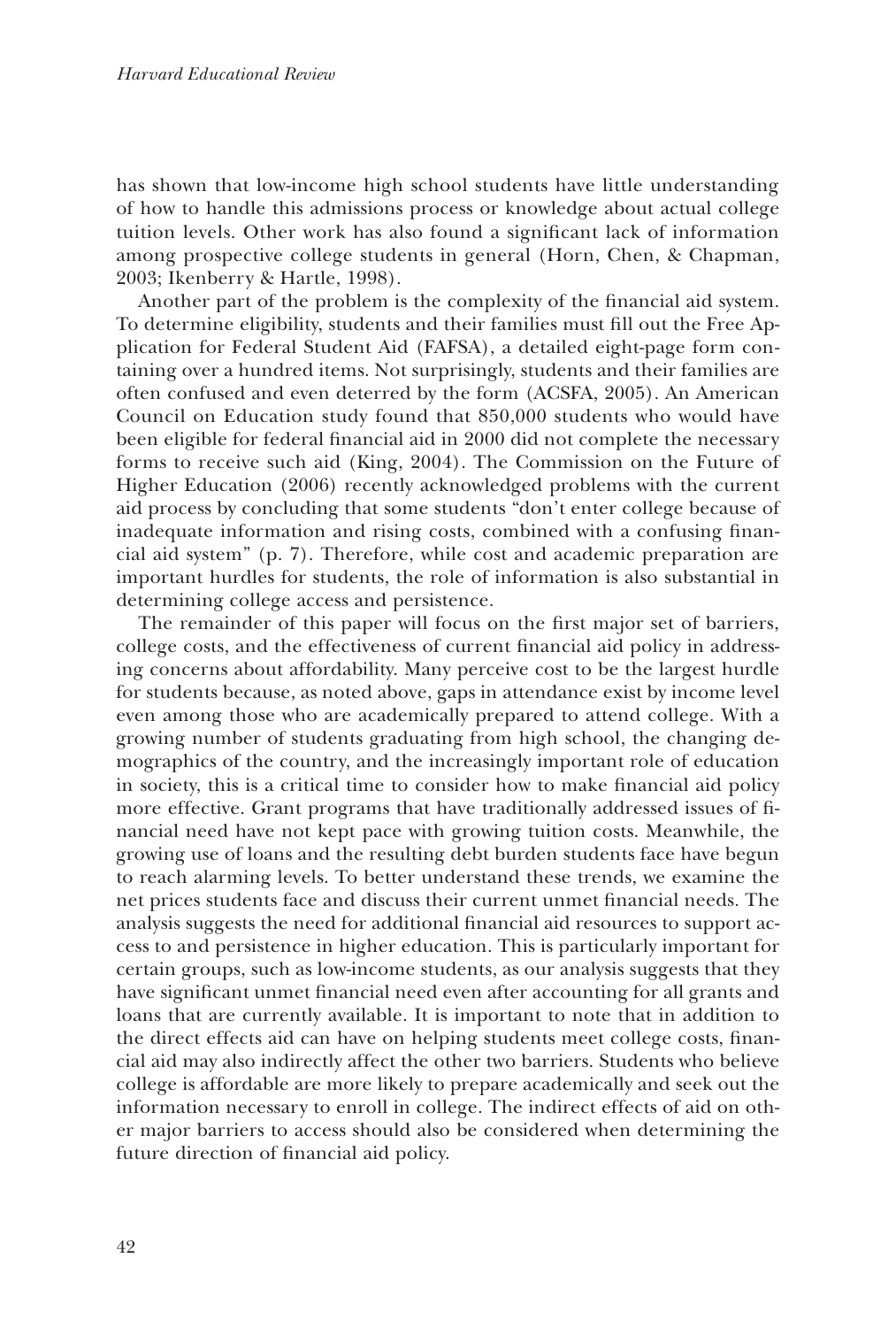## Does Financial Aid Currently Meet the Needs of Students?

# *The Basics of the Financial Aid System and Aid Programs*

Applying for federal financial aid, and often for state and institutional aid, requires that a student complete the FAFSA. The FAFSA collects information on family income and assets in order to determine the Expected Family Contribution (EFC), the amount a family is estimated to be able to contribute to higher education expenses. Other information that affects this calculation is the size of the family, the number of family members in college, and the age of the oldest parent, as well as information on the student's earnings and assets. The EFC formula differs if the student is independent, meaning that they are age twenty-four or older, married, have legal dependents, are orphans, or have served in the Armed Forces. Because independent students may have their own dependents and are not expected to rely on parental contributions, the federal system does not expect independent students to contribute as much as the families of dependent students.

To calculate need, the government subtracts the EFC from the total cost of attendance.<sup>9</sup> A student's financial need, in combination with his or her EFC, determines whether he or she is eligible for certain grants and loans. One implication of determining need in this way is that two identical students will have different amounts of financial need, depending on which college each decides to attend. A student attending a private four-year university costing \$40,000 per year would qualify for more need-based financial aid than a student with a similar family situation attending a public four-year university costing \$10,000.

Students who have a low EFC *and* have financial need will be eligible for federal need-based aid, like a Pell Grant. The Pell Grant is the largest needbased aid program in the country and serves as the foundation for other aid. This means that if students are eligible, the Pell Grant is awarded first. The majority of Pell recipients come from families with incomes in the lowest economic quartile; families earning between \$30,000 and \$40,000 begin to be phased out of Pell eligibility. In 1999–2000, the median family income of Pell Grant recipients was \$15,098, compared to \$49,475 for ineligible undergraduates (King, 2003a). Students with financial need may also be eligible for Federal Work Study funds, which subsidize the wages of the students employed in on-campus jobs.

Students with higher EFCs usually will not qualify for Pell Grants or Work Study funds, but they are eligible for government loan programs. The federal government sponsors several major loan programs. The largest is the Federal Stafford Loan Program, which offers subsidized and unsubsidized loans. Interest on subsidized loans, available only to needy students as determined by the FAFSA, is paid by the government while the student is in college. During their first year of undergraduate education, students may receive up to  $$3,500;^{10}$  the limit increases in subsequent years and is higher for indepen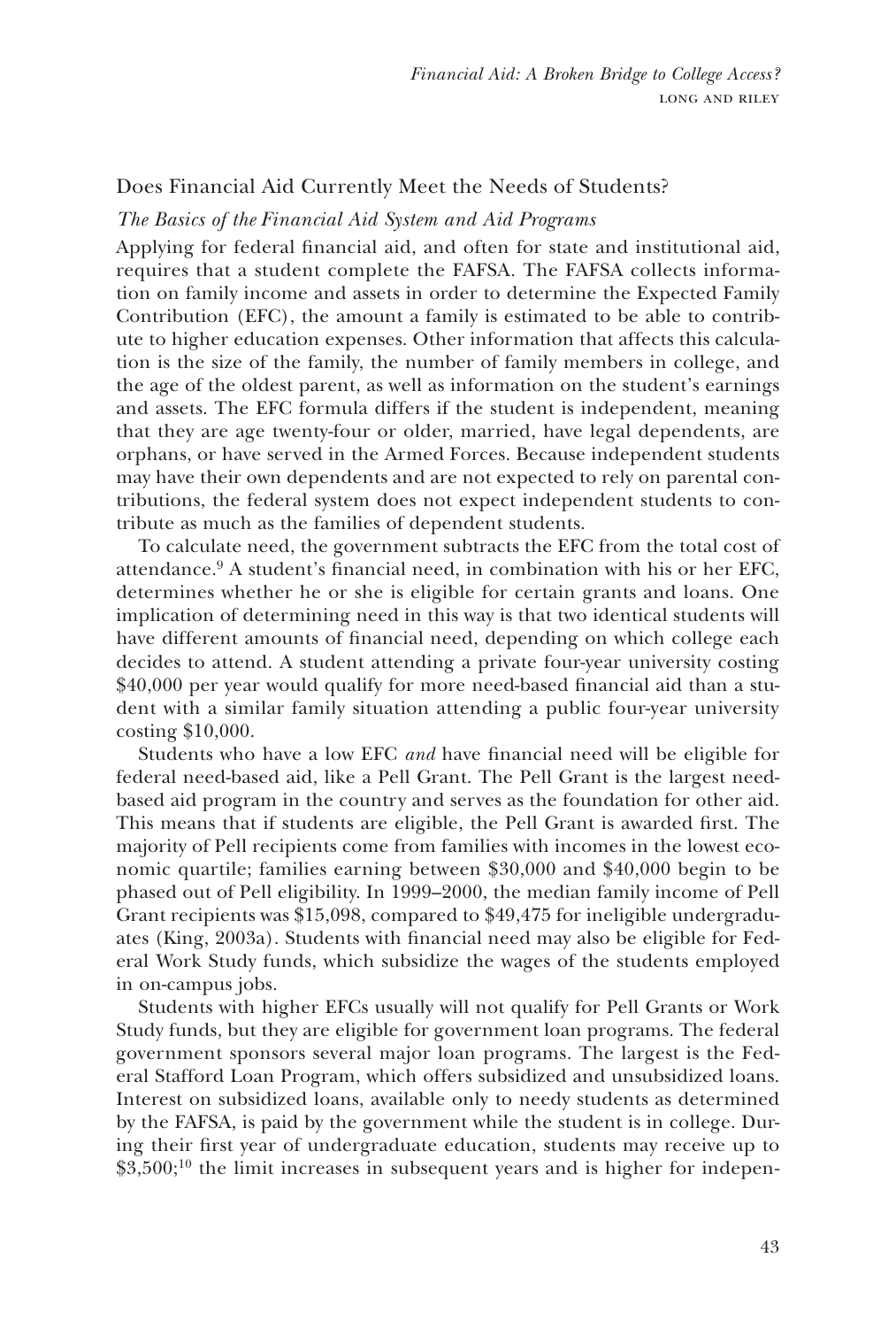dent students. The Perkins Loan Program is another federal program, and it is distributed by campuses on the basis of financial need. Finally, the Federal PLUS Loan Program (Parent Loan for Undergraduate Students) is available to the parents of dependent college students. PLUS loans have no annual or aggregate limits, except that parents may not borrow more than the cost of attendance, net other financial aid. All of the federal loan programs require repayment after the student stops attending college, regardless of whether or not he or she has completed a degree.

In addition to grant, loan, and work-study programs, the federal government offers aid through the tax code. The Hope and Lifetime Learning Tax Credits provide a benefit to families who pay tuition expenses and incur tax liability. Relative to the Pell Grant, the higher education tax credits maintain a much higher level of income eligibility, phasing out at an adjusted gross income of \$83,000 to \$103,000 for joint filers, or \$41,000 to \$51,000 for single filers (Long, 2004). Additionally, there are a number of tax benefits for families who save for college, such as 529 Plans and Coverdell Savings Accounts. The government does not tax investment gains in these accounts if they are used to pay for tuition.

States are also deeply involved in providing financial aid to students. First, state governments provide large subsidies to public postsecondary institutions. These funds, amounting to \$72.1 billion in 2007, enable public colleges and universities to charge in-state students a reduced price (Palmer, 2006). In addition, many states have financial aid programs. The largest need-based state grant programs are found in California, Illinois, Indiana, New Jersey, New York, Ohio, Pennsylvania, and Texas. Other states, such as Georgia, Florida, and Mississippi, focus their aid programs on merit-based criteria, such as reaching a certain grade point average in high school or earning a particular SAT score (National Association of State Student Grant and Aid Programs [NASSGAP], 2006). Institutional aid awarded by colleges and universities is also significant and has increased considerably during the past fifteen years. According to Horn and Peter (2003), the percentage of full-time undergraduates in public colleges who received institutional aid grew from 17 percent in 1992–1993 to 23 percent in 1999–2000, with the average award being \$2,700. At private colleges and universities, 47 percent of students received institutional aid in 1992–1993, and this increased to 58 percent in 1999–2000, with the average award being \$7,000.

While there are a myriad of financial aid programs aimed at helping families pay for college, as the following sections explain, recent trends in the design of aid policies may limit their impact on increasing college access for low-income students. Shifts in the foci of governmental and institutional financial aid programs have left the neediest students facing higher prices net financial aid. As a result, many question whether the current financial aid system is adequately addressing the concerns of the neediest families.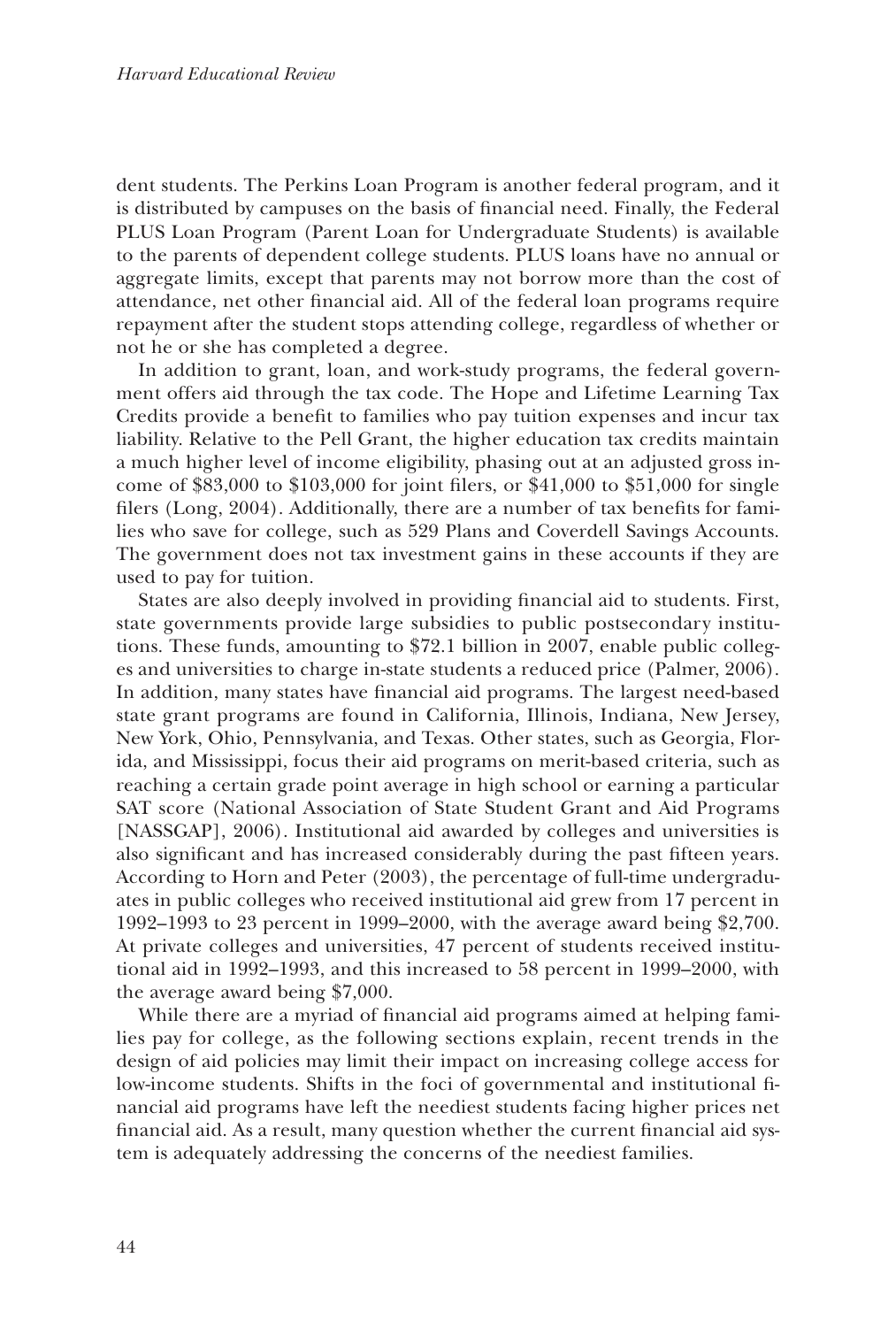## *The Changing Focus of Financial Aid*

Although billions of dollars are spent each year on financial aid, there are several reasons to believe current expenditures are insufficient. While Pell Grants constitute the primary federal need-based aid program, they have not maintained their value over time. In real terms, the maximum Pell Grant in 1975–1976 was \$5,064; it was only \$4,050 by 2005–2006, a 20 percent decrease after accounting for inflation (College Board, 2006c). This is a symptom of a larger change in financial aid policy. During the last fifteen years, aid priorities have shifted from increasing the access of low-income students to focusing on the affordability concerns of middle- and upper-class families. In 1992, federal financial need calculations began to exclude home equity, thereby allowing many more middle-class families to qualify for federal need-based support (Schenet, 1993). Then, with the introduction of the Georgia HOPE Scholarship (Helping Outstanding Students Educationally) in 1993, states began to promote merit-based aid programs, which research has shown to favor upper-class students (Cornwell, Mustard, & Sridhar, 2006; Dynarski, 2000). Although more money is allocated by states to need-based programs, spending on non-need-based grant aid grew 348 percent during the past decade, compared to 99 percent growth in need-based grant aid (NASSGAP, 2006)

The shift in focus to middle-class families continued in 1997, when the federal government created the higher education tax credits. As noted above, families must have tax liability to reap a benefit, and few families with incomes below \$30,000 qualify due to this requirement. Most beneficiaries during the last three years have had family incomes over \$50,000 (Long, 2004). The same is true of the benefits associated with college savings plans. Dynarski (2004), for example, found that 90 percent of families with a college savings plan had at least one family member with a college degree. Ma (2004) found that the median income among users of these plans was \$100,000, far higher than the median income and median wealth among all families in the United States. Undoubtedly, college is a difficult expense for nearly every family to manage. However, the shift of financial aid policy toward meritbased programs and tax credits has been especially detrimental to students at the bottom of the income distribution.

At the same time, as governmental aid shifted to address affordability for upper-income families rather than the needs of low-income students, many institutions also shifted their foci from need to merit as part of enrollmentmanagement strategies. During the 1990s, the proportion of institutional aid going to merit aid rose sharply (McPherson & Shapiro, 1998). The structure of institutional merit aid includes a range of preferential packages that vary from scholarships and grants based on standardized test scores to programs rewarding activities most likely to be found in affluent high schools. As the effects of merit aid continue to be debated, it is likely that institutional tuition discounting in the form of preferential packaging and merit aid has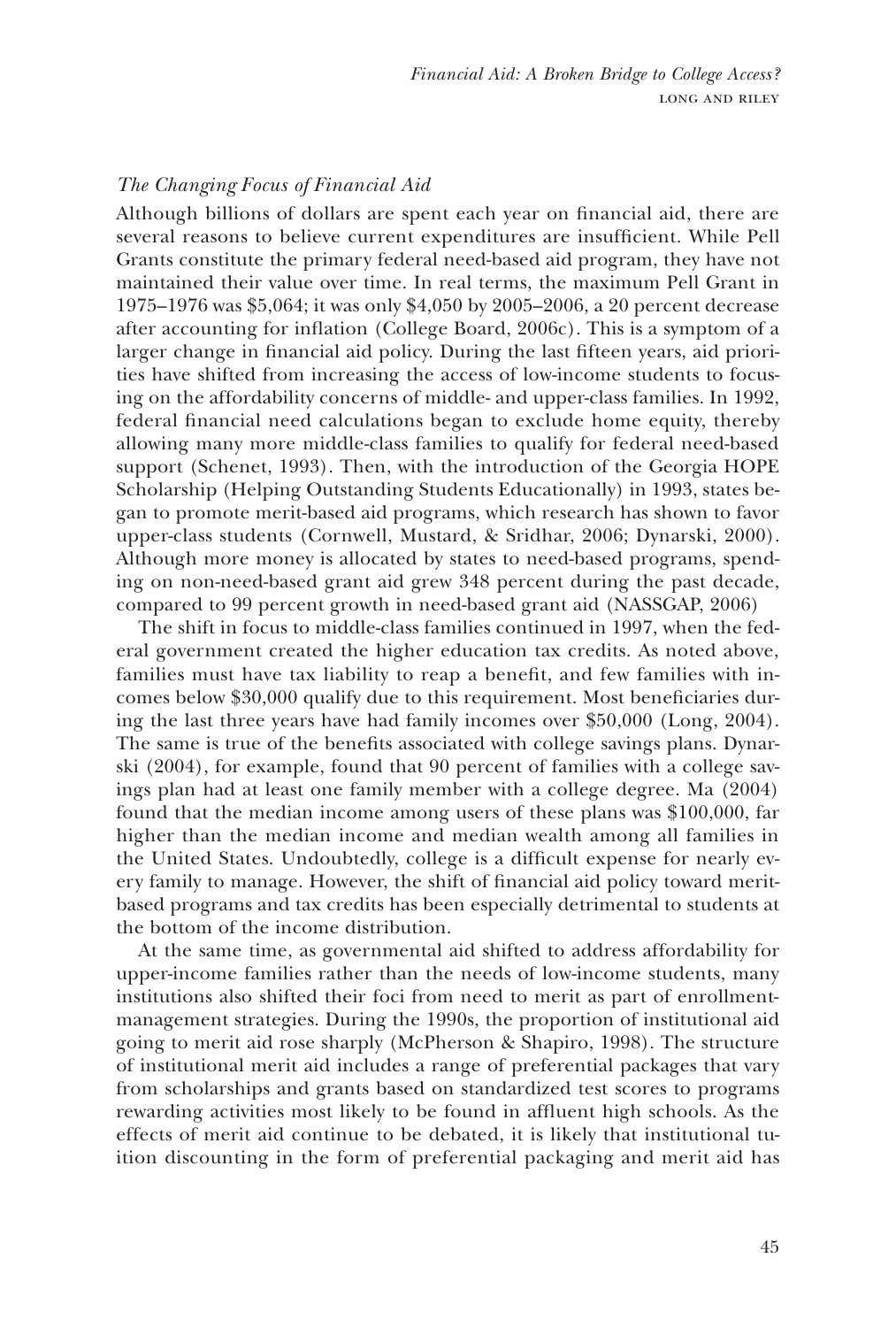decreased college access among those least able to afford higher education (Davis, 2003).

#### *The Price Students Pay after Aid*

Key to understanding the degree to which the current system meets the needs of students is determining the actual price they pay for college after financial aid. While information about rising college costs appears regularly in headlines, little information is circulated regarding the net price students actually face. According to federal data, among all students in 2003–2004, 26 percent of students received grant aid from the federal government, 18 percent received state grants, and 17 percent received institutional grants (Berkner, Wei, & Carroll, 2006). The proportion receiving grant aid is even higher among full-time students. Over one-third of full-time, full-year students who attended college in state received a federal grant averaging \$3,300 (Berkner et al., 2006).

After taking into account the multiple sources of financial assistance, the price paid by students is much lower than the list prices in college catalogues. According to figures from the College Board, the average net price at a public four-year college was \$2,700 in 2006–2007. This is defined as tuition, required fees, and room and board, minus the average grant aid and tax benefits received by full-time students. The net price of a private four-year college was \$13,200 (College Board, 2006a). While net tuition prices are considerably lower on average than list price, it is important to keep in mind that these are only mean values. Net price can vary significantly among students, even within the same institution. Differences in net price may be based on differences in financial resources, family make-up, and student characteristics such as academic ability (College Board, 2006a). When investigating the practices of very selective private institutions, which tend to focus on need-based financial aid, Hill, Winston, and Boyd (2004) found that the net price students faced varied from an average of \$7,495 for students from the lowest quintile of family income to \$16,249 for students from families in the upper-middle quintile, and \$23,399 for students in the highest income quintile.<sup>11</sup>

Although the costs faced by students are much less once grant aid is considered, the remaining costs that families must meet are often substantial. Students are increasingly turning to loans to make up this remaining difference. The next section details trends and debates surrounding student loans. It is important to bear in mind, however, that even after accounting for federal loans, the net price of higher education is still insurmountable for many students. Given the current gaps in college attendance by income and race even after accounting for academic preparation, there is reason to believe that the current set of financial aid policies is not completely effective in addressing the barrier of cost. Later in this article we will shed light on the remaining problem of unmet need.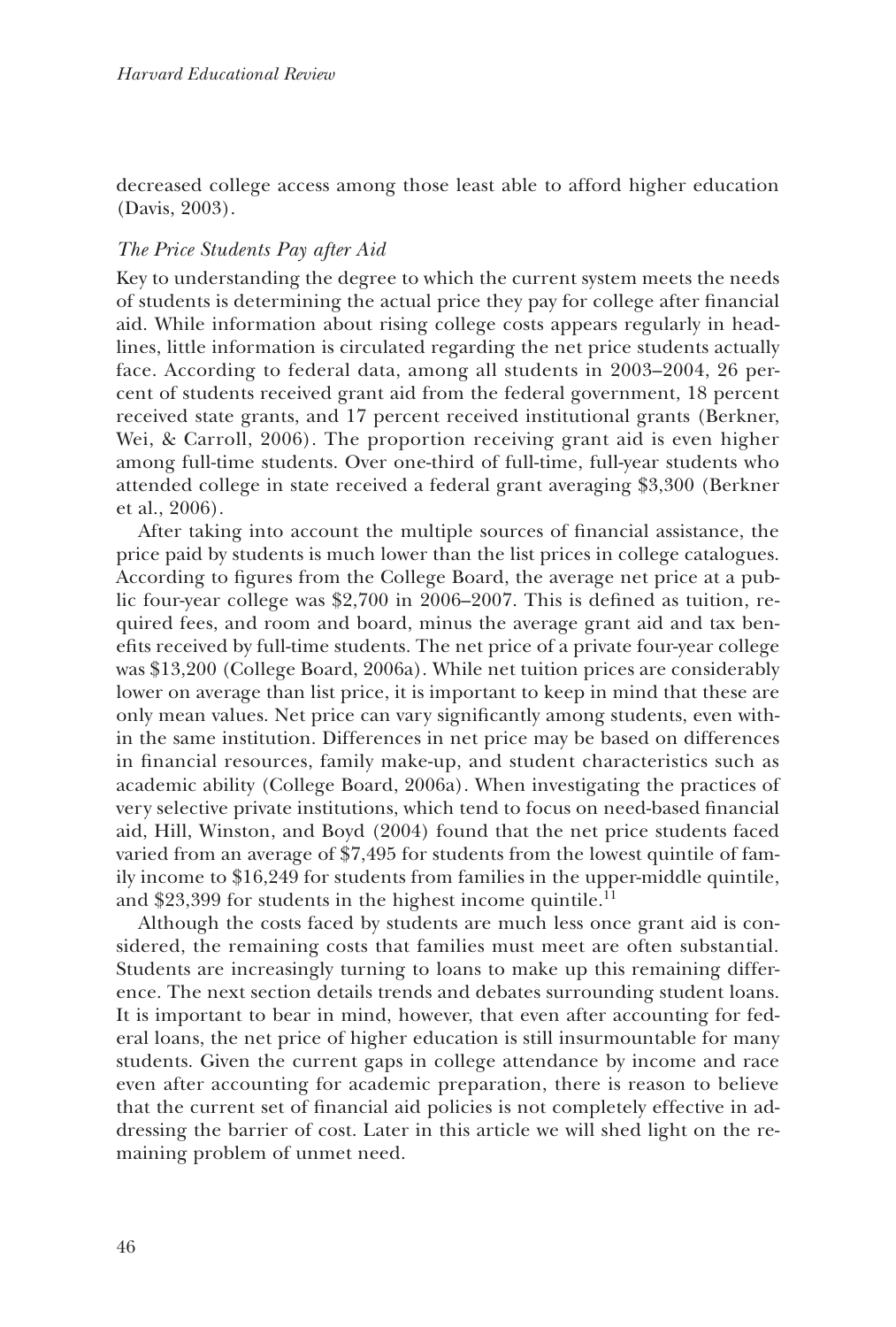## Concern about the Growth of Student Loans

# *The Growing Use of Student Loans*

Over the past fifteen years, loans have become increasingly prominent as a means of funding postsecondary education. This is especially true for fulltime, full-year students. From 1989–1990 to 2003–2004, the percentage of full-time, full-year students with loans rose from 36 percent to 50 percent. Moreover, average annual loan amounts during this period grew 38 percent in constant 2003 dollars, from \$4,486 to \$6,200 (Long & Riley, in press).<sup>12</sup> In 2005–2006, the Federal Stafford Loan Program, the largest of the student loan programs, awarded over \$57.4 billion in aid (College Board, 2006c). While 79 percent of loan volume is awarded by federal programs (Stafford, Perkins, and PLUS), private loan volume is also on the rise. Between 2000– 2001 and 2005–2006, the amount given in private loans grew at an average rate of 27 percent per year after adjusting for inflation, amounting to \$17.3 billion in 2005–2006 (College Board, 2006c).

It is important to realize that not all students turn to loans at the same rate or borrow equal amounts. Table 1 details how the use of loans differs by student characteristics. In 2003–2004, students attending college full time and for a full school year borrowed more, on average, than their part-time, partial-year counterparts and were more likely to borrow overall. For example, the average amount borrowed by a full-time, full-year student was \$6,023, versus \$5,621 for all students. Forty-seven percent of full-time, full-year students borrowed that year, compared to 31 percent of students overall.

The likelihood of borrowing also differs by income, institution type, and race. In 2003-2004, dependent students in the lowest half of the income distribution were more likely to borrow, as were students attending private fouryear institutions (compared to public two- and four-year institutions) and Black students. In some cases, groups of students more likely to borrow also have larger average loan amounts, as is the case for private four-year students. However, while lower-income students and some minorities were more likely to borrow, they borrowed less on average than their peers, most likely due to attending less-expensive institutions.

#### *Student Debt and Loan Burden*

To better understand student debt, one must consider cumulative debt, or the amount students borrow over the course of earning their degree. This amount has grown substantially over time. According to analysis by Long and Riley (2007), between 1992–1993 and 2003–2004, cumulative debt accrued by second-year undergraduates at public two-year institutions increased an average of 169 percent, from \$3,087 to \$8,296, after accounting for inflation. Fourth-year undergraduates at public colleges faced cumulative debt amounts 76 percent higher over this period, accumulating an average of \$17,507 in loans over four years by 2003–2004. Fourth-year undergraduates at private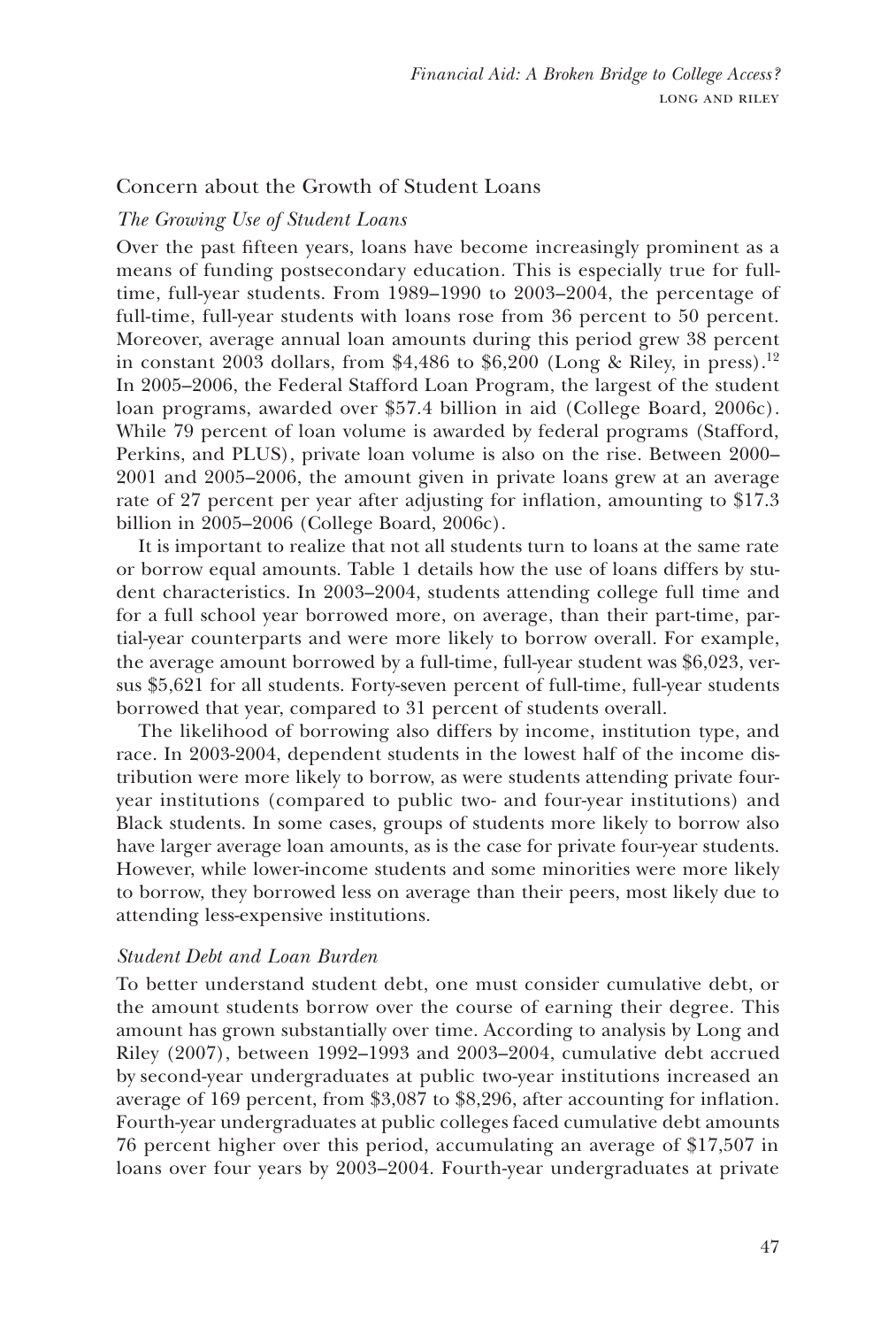|                                              | <b>All Students</b>                                  |                              | Attended Full-Time/Full-Year                         |                              |  |  |  |  |
|----------------------------------------------|------------------------------------------------------|------------------------------|------------------------------------------------------|------------------------------|--|--|--|--|
|                                              | Percent of<br><b>Students Who</b><br><b>Borrowed</b> | Average<br>Loan<br>(dollars) | Percent of<br><b>Students Who</b><br><b>Borrowed</b> | Average<br>Loan<br>(dollars) |  |  |  |  |
| <b>All Students</b>                          | 31                                                   | 5,621                        | 47                                                   | 6,023                        |  |  |  |  |
| By Type of Institution                       |                                                      |                              |                                                      |                              |  |  |  |  |
| <b>Private Four-Year</b>                     | 56                                                   | 6,943                        | 66                                                   | 7,249                        |  |  |  |  |
| <b>Public Four-Year</b>                      | 44                                                   | 5,593                        | 51                                                   | 5,771                        |  |  |  |  |
| Public Two-Year                              | 12                                                   | 3,638                        | 23                                                   | 4,054                        |  |  |  |  |
| By Income Quartile (Dependent Students Only) |                                                      |                              |                                                      |                              |  |  |  |  |
| Lowest                                       | 35                                                   | 4,961                        | 47                                                   | 5,288                        |  |  |  |  |
| <b>Lower Middle</b>                          | 40                                                   | 5,177                        | 50                                                   | 5,550                        |  |  |  |  |
| <b>Upper Middle</b>                          | 38                                                   | 5,388                        | 48                                                   | 5,755                        |  |  |  |  |
| Highest                                      | 31                                                   | 5,628                        | 39                                                   | 5,772                        |  |  |  |  |
| By Race or Ethnicity                         |                                                      |                              |                                                      |                              |  |  |  |  |
| White                                        | 32                                                   | 5,690                        | 48                                                   | 6,025                        |  |  |  |  |
| <b>Black or African American</b>             | 36                                                   | 5,539                        | 58                                                   | 6,265                        |  |  |  |  |
| Hispanic or Latino                           | 23                                                   | 5,150                        | 39                                                   | 5,647                        |  |  |  |  |
| Asian                                        | 21                                                   | 5,571                        | 34                                                   | 5,679                        |  |  |  |  |
| American Indian or<br>Alaska Native          | 30                                                   | 5,944                        | 50                                                   | 6,812                        |  |  |  |  |

#### Table 1 *Average Annual, Total Student Loans, 2003–2004*

*Source:* Calculations by the authors using the National Center for Education Statistics, 2004 National Postsecondary Student Aid Survey (NPSAS) Data Analysis System (DAS), Online version 4.0. Accessed December 14, 2006.

*Notes:* The average loan amounts are only for those who took out a loan. Total amount of loans received during the 2003–2004 academic year represents loans from all sources, including federal, state, and institutional loans. It also includes private loans reported by the student, but it excludes PLUS loans made to parents. Sample weights were used to reflect the total population of undergraduates.

colleges in 2003–2004 borrowed an average cumulative amount of \$21,946, a 57 percent increase over the ten-year period.

To further gauge whether loan levels are worrisome, one should examine indicators of a student's ability to pay back the debt. Debt burden, calculated as the percentage of monthly income a student must dedicate to loan payments, provides the best measure of whether rising loan amounts are problematic for students. In 2004, the American Council on Education concluded that the median debt burden of 7 percent was manageable and stable for students graduating with bachelor's degrees in the 1990s. However, the report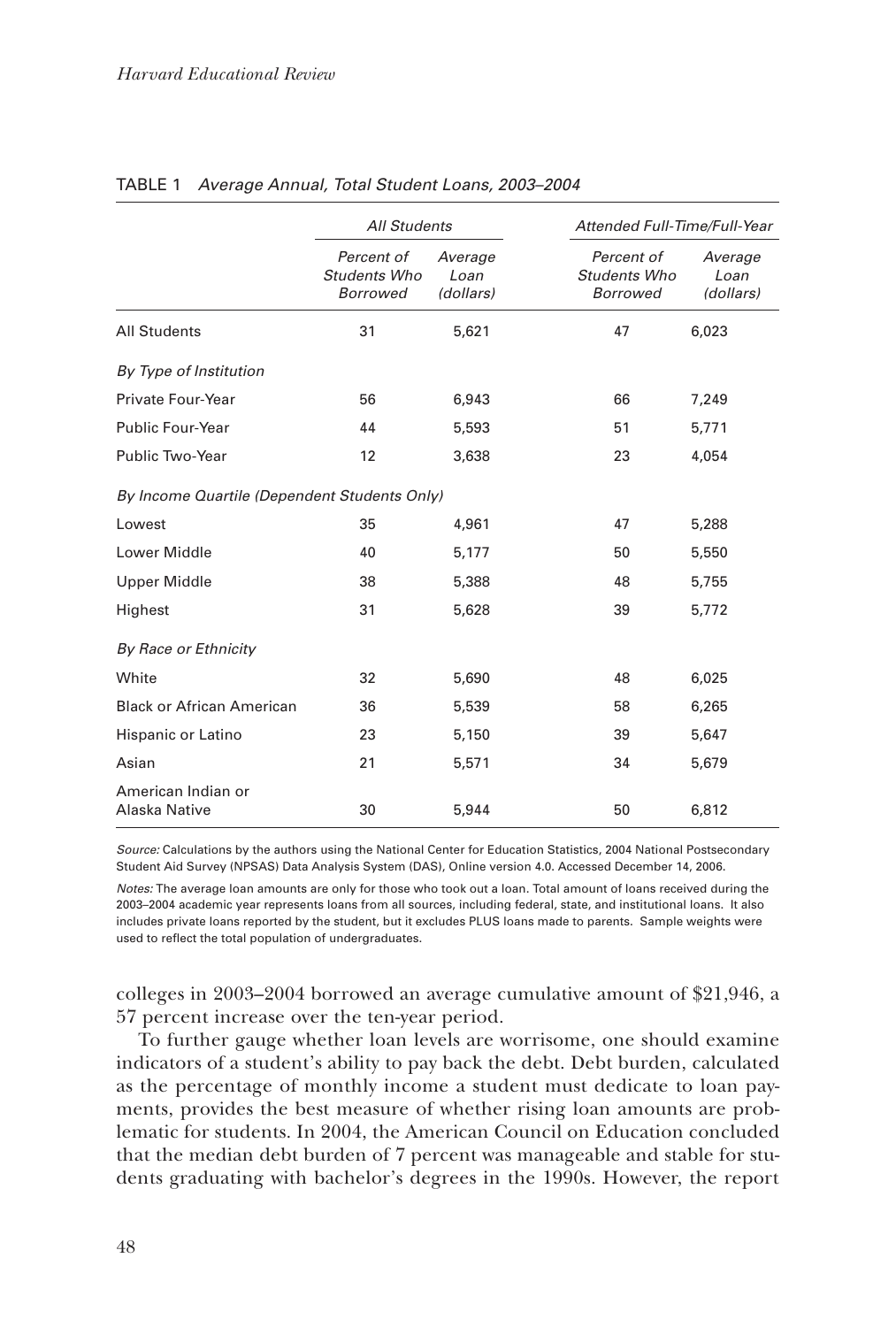also found that one-third of borrowers faced debt burdens above 8 percent, a level considered unmanageable by financial aid researchers (American Council on Education,  $2004$ .<sup>13</sup> Graduates' ability to manage loan debt can also be measured by default rates. Recent research suggests that default rates rise as cumulative debt increases. Choy and Li (2006) found that 20 percent of 1992–1993 borrowers with \$15,000 or more in Stafford loans defaulted over a ten-year period, compared to 13 percent who borrowed \$10,000 to \$14,999, and 8 percent who borrowed between \$5,000 and \$9,999.

While research on debt levels suggests that they may have been manageable for most students a decade ago, the situation has probably changed for current students. Higher cumulative debts combined with recent changes in federal loan programs suggest that today's college students face even higher debt burdens, and these are likely to continue rising in the future. Most notably, the annual loan limits for first- and second-year students in the Stafford Loan Program have recently been increased for the first time in over a decade, and there is currently discussion of whether to raise the loan limits for undergraduate juniors and seniors (Field, 2007). Past research has documented significant increases in cumulative debt after loan limits were raised and borrowing restrictions were eased in the early 1990s (Schershchel, 1998). Furthermore, the move from a variable interest rate for Stafford loans to a fixed rate means future graduates may face higher interest rates than recent cohorts. Recent action has been taken to cut the interest rate on student loans, but the long-term implications of these rate cuts are unclear, and such cuts may do little to offset debt burdens if the total amount of student debt increases dramatically. Unless students encounter more favorable job opportunities — including higher salaries — loan burdens will almost certainly become unmanageable for many students in the future.

Debt burden is an especially troublesome issue for students who do not complete a college degree (Long & Ansel, 2007). Among students who began college in 1995 and borrowed money but later dropped out, the median debt was \$7,000 (Gladieux & Perna, 2005). Students who dropped out of four-year programs accumulated a median debt of \$10,000, while dropouts from twoyear programs accumulated a median debt of \$6,000. These amounts of debt are particularly difficult because although these students have incurred some of the costs of college, they are unable to reap the full benefits of a degree. Gladieux and Perna (2005) found that 22 percent of borrowers who dropped out of their degree programs defaulted on at least one loan within six years of originally enrolling in college, compared to only 2 percent of college graduates. Such a stark difference in default rates underscores the importance of degree completion and suggests that persistence is important in determining if a student is able to manage his or her debt. Sadly, the national six-year graduation rate for the cohort that began at a four-year college in the 1995– 1996 academic year was only 57 percent, or 63 percent once transfers are taken into account (Berkner, He, & Cataldi, 2002). Moreover, research sug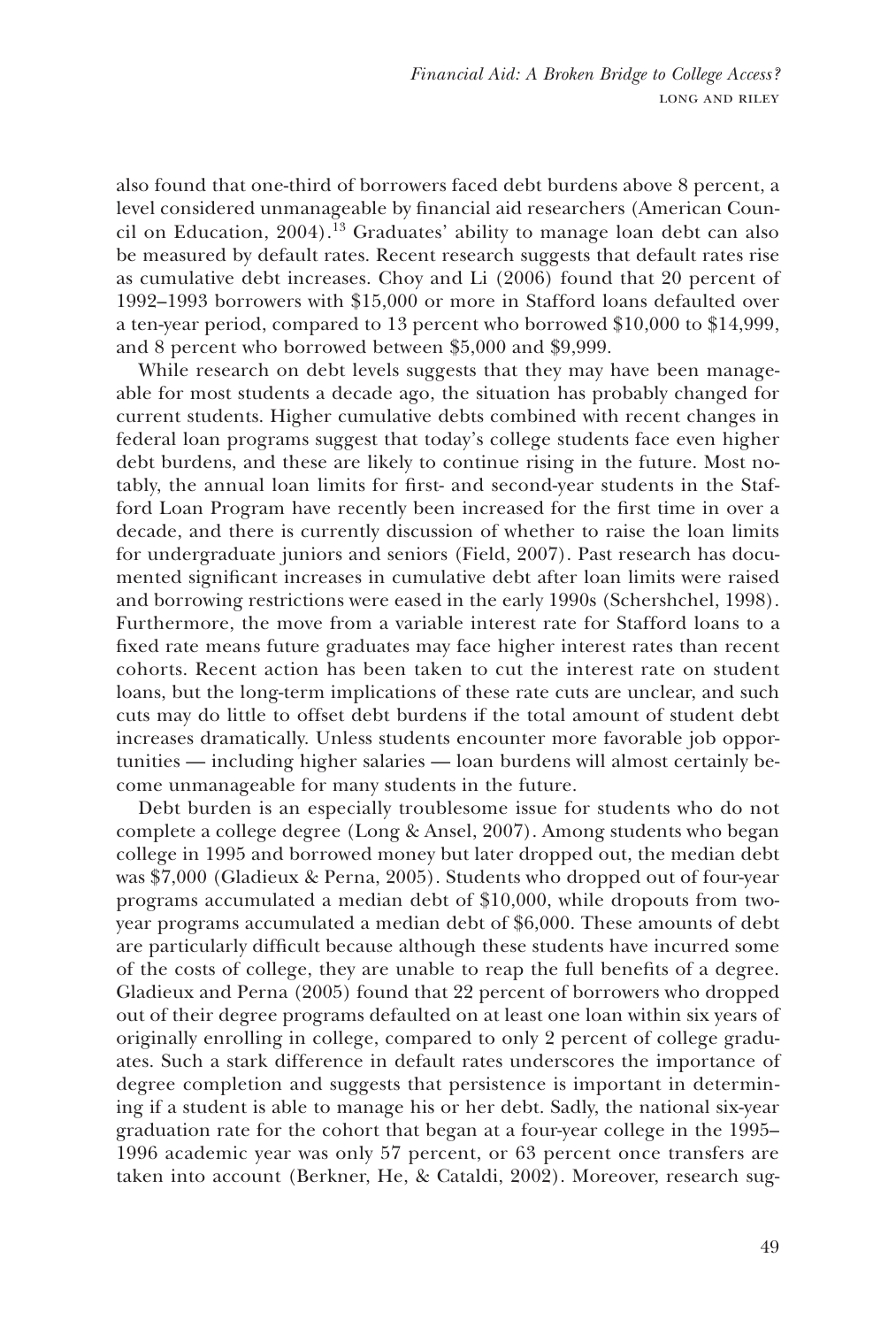gests that persistence is related to unmet need: Students unable to cover their education expenses are less likely to persist. However, students are caught in a catch-22 — leaving school with significant debt before completing a degree is also not an appealing option.

## *The Negative Consequences of Debt*

As loan use increases, especially in terms of the number of borrowers, it is hard to argue that loans are anything less than a necessity for many students to gain access to college. However, the increasing dependence on loans to make college attendance possible raises several sets of concerns. First, differences in the willingness to borrow may affect opportunities for postsecondary education. Financial aid administrators report anecdotally that students from traditionally disadvantaged backgrounds often are unwilling to incur substantial debt to attend college. This may be related to socioeconomic differences, as suggested by a 2003 report by the ECMC Group Foundation that investigated cultural barriers to debt incurrence. Using mortgage status as a proxy for a family's willingness to borrow, the report found that a higher percentage of students from households with a mortgage borrowed student loans, despite being wealthier on average (and likely better able to pay for college) than students from families who rent. While the findings suggest that socioeconomic differences play a role in student borrowing, more research is needed to understand how students and their families consider whether to take on debt. Such differences have important implications for college access and success, given that much financial aid policy now focuses on loans rather than grants.

A second set of concerns relates to the possible unintended negative consequences loans could have on student decisions. While many forms of financial aid, such as grants and scholarships, have little potential to impact educational decisions after they are awarded, it has been suggested that debt affects students' choice of major, deterring students from public service fields such as teaching and social work. According to the State Public Interest Research Groups' Higher Education Project, 23 percent of graduates from public institutions would face unmanageable debt burdens if they entered teaching, based on average starting salaries. Thirty-eight percent of graduates from private colleges and universities would encounter unmanageable debt as starting teachers. The prospects for students pursuing social work are even grimmer, with 37 percent and 54 percent of public and private college graduates, respectively, facing unmanageable debt (Swarthout, 2006). Taking this further, we examine the monthly loan payments a new teacher would face if graduating with an average cumulative debt. Assuming a standard ten-year repayment schedule, using the newly adopted fixed interest rate of 6.8 percent and taking the average 2003–2004 starting salary of \$31,704 from the American Federation of Teachers (Nelson & Baldaro, 2005), a graduate with \$17,507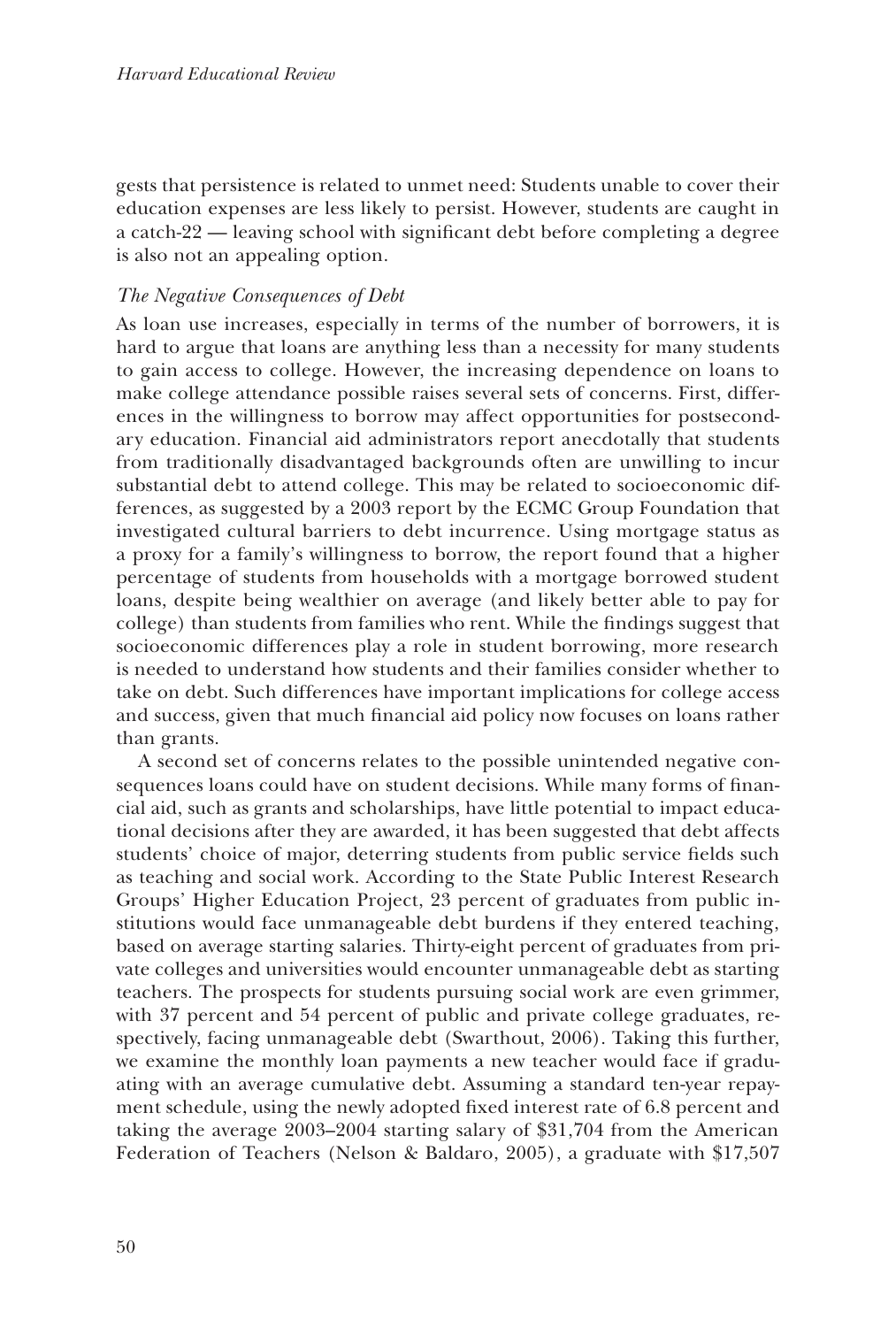in loans could expect a monthly payment of  $$201.47<sup>14</sup>$  This represents 7.6 percent of pretax monthly income. A graduate from a private university with the average cumulative debt of a fourth-year undergraduate of \$21,946 would face monthly payments of \$252.56 under the same conditions, which amounts to 9.6 percent of monthly pre-tax earnings.

These scenarios may represent more favorable conditions than many students would actually encounter. As noted above, a growing number of students hold at least some loans from private sources in addition to federal debt, and these private loans generally carry higher interest rates. In addition, most students take more than four years to graduate, suggesting that cumulative debt levels based on four years of attendance underestimate the true total debt of a college graduate. Finally, these calculations only represent an average, so while 7.6 percent and 9.6 percent of income may be manageable for some students, students facing higher costs of living or lower-than-average salaries may struggle to manage their debt burden.

Additional concerns about the unintended consequences of student loans have been raised regarding their impact on life decisions after college, such as buying a house, getting married, or having children. Evidence is mixed, but research by Nellie Mae over the past fifteen years suggests that attitudes toward education debt are becoming more negative over time. Furthermore, while multivariate analysis of past surveys failed to find a relationship between homeownership and student debt (Baum & Saunders, 1998), the 2002 survey found that home ownership rates declined by 0.2 percentage points for every additional \$1,000 in student loans.15 In other words, for every additional \$5,000 accumulated in student loans, a borrower's likelihood of owning a home decreased by 1 percent (Baum & O'Malley, 2006).

### *The Other Side of the Loan Debate*

Despite mounting concerns about the negative consequences of loans and the resulting burden on borrowers, a competing argument is that some students do not have access to *enough* loans. Until the recent Higher Education Reconciliation Act, federal loan limits had not changed since the early 1990s. The failure of federal loan limits to increase in parallel with the rising cost of college, along with the high percentage of students borrowing at or near the maximum, is cited as evidence that students cannot borrow as much as they need. In 2003, 69 percent of all dependent undergraduate Stafford borrowers and 76 percent of first-year students met or exceeded the federal limit in total loans (King 2003b). In addition to students borrowing at the limits, the growth in private loans is also cited as evidence that students need access to additional loan sources (Wegmann, Cunningham, & Merisotis, 2003). Private loan usage at high-cost institutions, according to Redd (1999), is driven by students exceeding annual loan limits under federal programs. Though the subsidized Stafford Loan limit for undergraduate freshmen is increasing this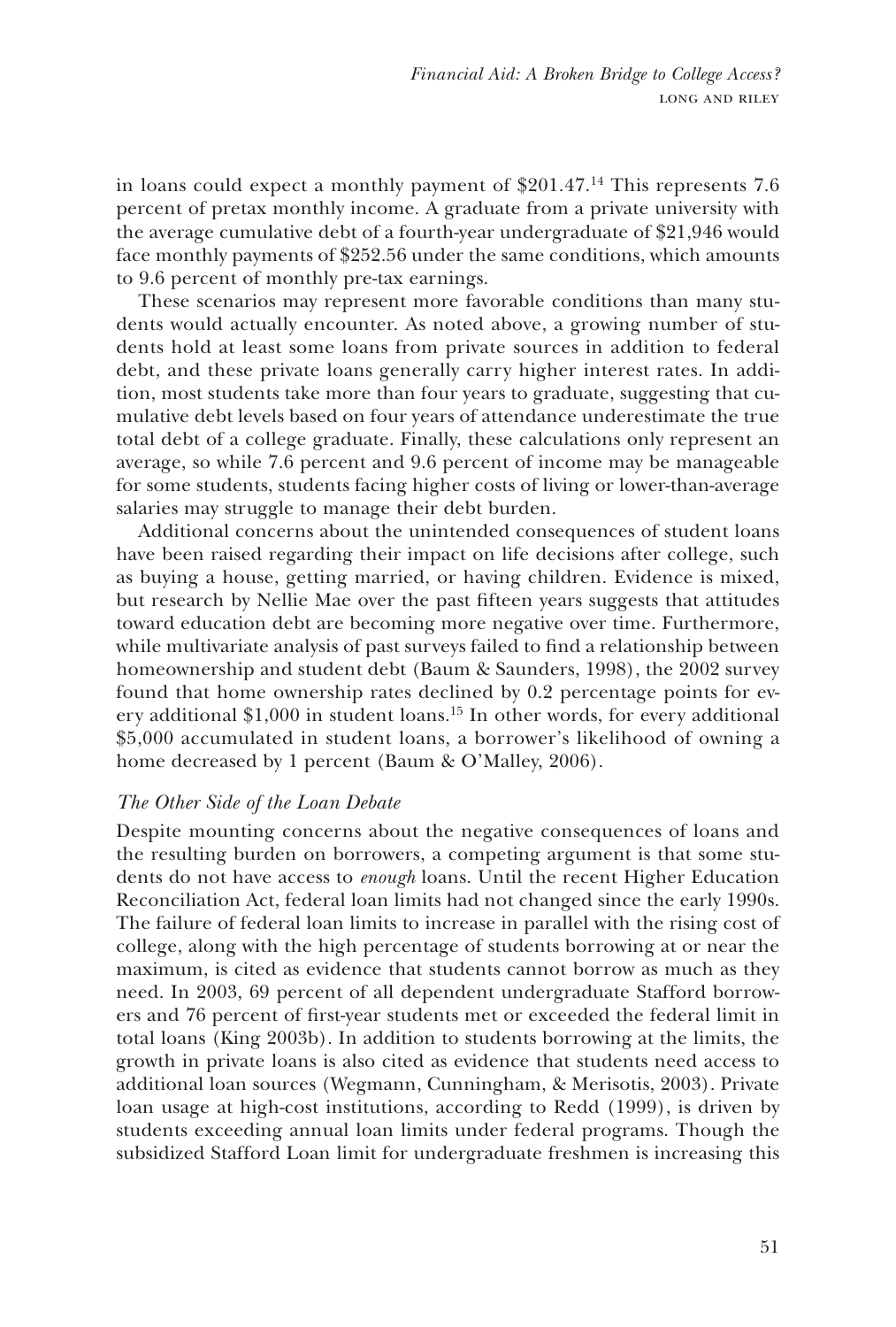year from \$2,625 to \$3,500 (Burd, 2006), an increase of only \$875 may *still* be inadequate to meet the needs of many students.

Growing debt and increased reliance on private loans may not be a major concern if these loans are being used to facilitate choice or a certain lifestyle. Finding that private loans help students attend their first-choice schools, researchers at the Institute for Higher Education Policy concluded that the demand for private loans is often a function of the high costs of attendance rather than low ability to pay (Wegmann et al., 2003). In other words, most private loans are taken out by students who choose to attend expensive institutions but would be able to afford less-expensive institutions without such loans. Moreover, Rube (2003) found that 75 percent of those taking private loans lack demonstrated financial need under the federal government's guidelines, and that 92 percent of dependent students borrowing from private sources come from families with incomes over \$100,000. The fact that some students' loans may be taken out for convenience rather than necessity, as asserted by King (1999), makes the interpretation of current trends much more complicated.

### Growing Unmet Financial Need

While grants and loans are helping students afford college with mixed results and implications, many students still do not have their financial needs met. Unmet need is a significant issue, as detailed by our analysis of the 2003–2004 National Postsecondary Student Aid Survey (NPSAS). The NPSAS is a comprehensive nationwide survey of current college students designed to determine how students and their families pay for postsecondary education.<sup>16</sup> Generally speaking, unmet need is defined as the educational cost minus the EFC and financial aid. Educational cost is defined as the total cost of attendance and is determined by the institution. This includes tuition, fees, and room and board, and it is adjusted according to whether the student attends full- or part-time, and for a full or partial school year.<sup>17</sup> As described above, the EFC takes into account a family's income and assets to determine the financial responsibility of the family.

To measure unmet need, we use two definitions that differ slightly in the types of financial aid that are included in the calculation. The first definition, unmet need after *all grants*, indicates the share of need that is unmet by aid that does not have to be repaid, including all grants, scholarships, and fellowships (excluding federal veterans' benefits and military aid) from all sources, including the government, institutions, and private organizations. The second definition, unmet need after *grants and loans*, accounts for all loans as well as aid that doesn't require repayment. This second definition indicates students' initial unmet need, as students are expected to contribute a portion of their education costs after leaving college, when they repay their loans.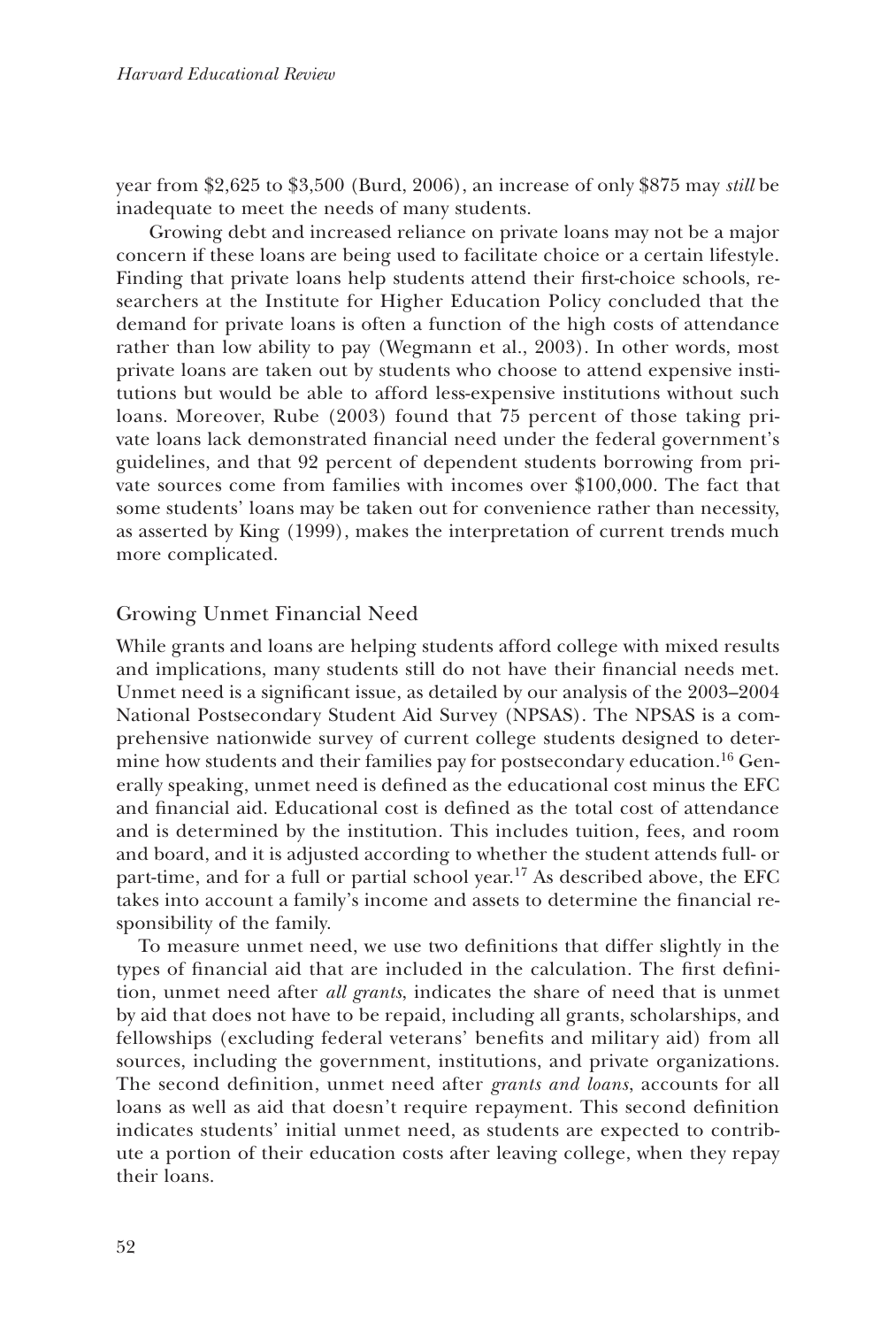## *Unmet Need after All Grants*

Grant aid often covers only a small fraction of tuition and other college expenses for many families. As Table 2 shows, after accounting for the family's contribution (the EFC) and the receipt of all grants, dependent students in 2003–2004 faced an average unmet need of \$7,195. For full-time, full-year students, this unmet need was even greater (\$8,323). Unmet need also differed by type of institution attended. Full-time, full-year students at private colleges faced unmet need levels 53 percent higher than their peers at public fouryear institutions. The unmet need of full-time, full-year students attending public two-year institutions was high as well. In 2003–2004, after grants from all sources, these students faced an average unmet need of \$5,003.

It is particularly noteworthy that families at the lower end of the income distribution faced unmet need equal to that of students at the top of the income distribution. In other words, while a dependent student from a family in the top income quartile has greater resources than a dependent student from a family in the bottom income quartile, the student from the high-income family faced unmet costs very similar to those faced by a student from a low-income family (\$7,258 versus \$7,273, respectively). More importantly, focusing only on full-time, full-year students reveals that those in the bottom income quartile actually had *higher* levels of unmet need than students in the highest income quartile (\$9,031 versus \$7,566 for dependent students, and \$10,259 versus \$6,865 for all full-time, full-year students). Therefore, among students with similar attendance patterns, the problem of unmet need is heightened for those with lower family incomes. Regardless of enrollment pattern, nearly all low-income students had some unmet need after accounting for grants.

According to the 2003–2004 data, independent students faced a lower average unmet need after grant awards (\$5,751 versus \$7,195 for dependent students). This pattern is likely due to the fact that independent students tend to qualify for more aid, as noted above regarding the financial aid formula. In addition, independent and dependent students tend to enroll in college at different intensities, with independent students being much more likely to attend part-time and thus be charged less in tuition.

### *Unmet Need after All Grants and Loans*

While grants represent the most generous type of financial aid because they do not need to be repaid, students are still left with a considerable amount of unmet need even after other forms of aid, such as loans, are taken into consideration. Table 3 presents the average unmet need after EFC and aid from all sources are subtracted from the student budget. In addition to grants, this includes loans and work study funds from federal, state, institutional, and private sources.<sup>18</sup> Dependent students face an average unmet need of \$5,911, versus \$4,503 for independent students. However, when all aid is taken into account, full-time, full-year independent students still face higher average unmet need than full-time, full-year dependents (\$7,049 versus \$6,726).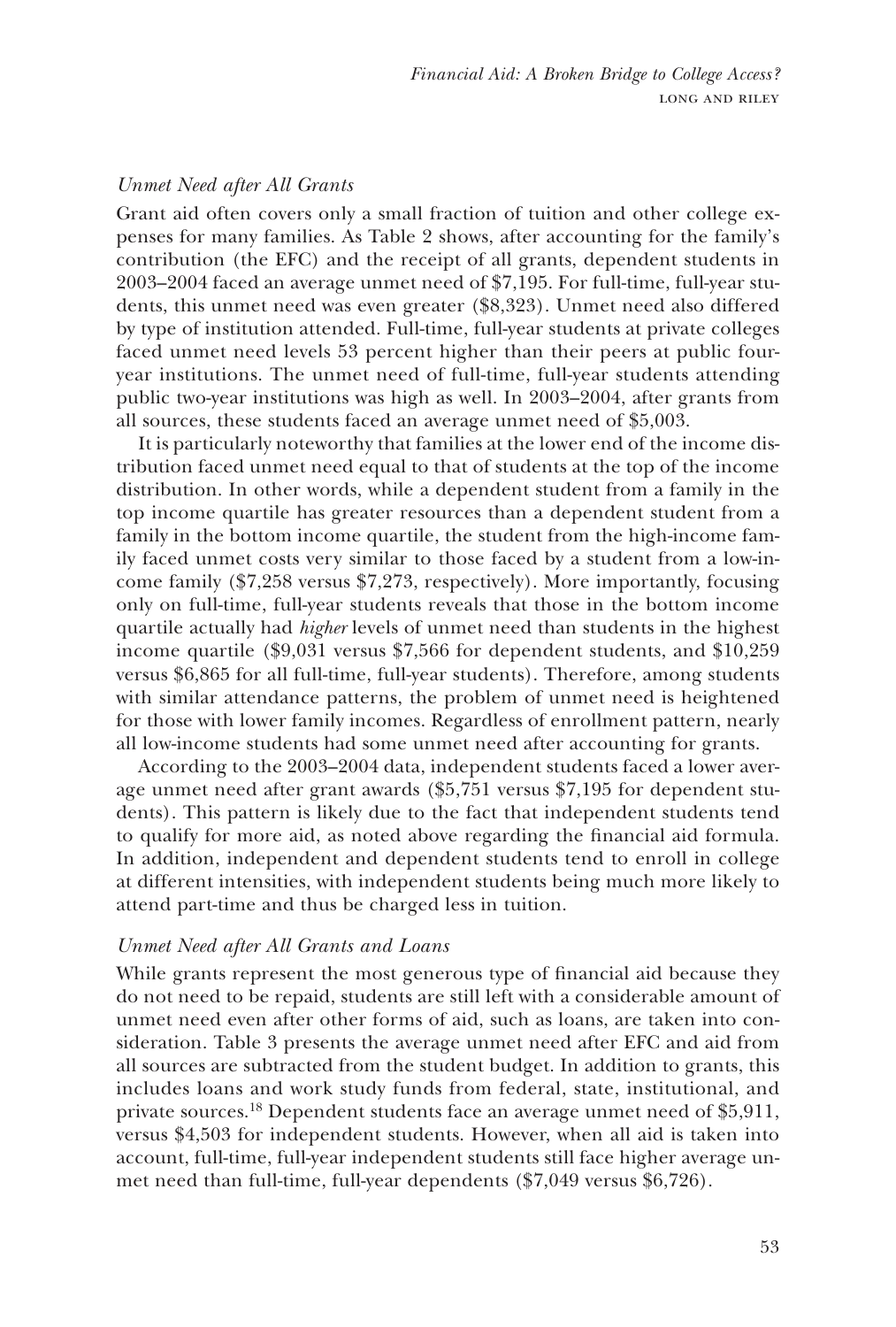|                                     | <b>Dependent Students</b>                              |                |        |                                                  |          | Independent<br><b>Students</b>            |                  |
|-------------------------------------|--------------------------------------------------------|----------------|--------|--------------------------------------------------|----------|-------------------------------------------|------------------|
|                                     | Full-Time/Full-Year Only                               |                |        |                                                  |          |                                           |                  |
|                                     | All<br>Dependent Full-Time/ Private<br><b>Students</b> | All            |        | Public<br>Full-Year Four-Year Four-Year Two-Year | Public   | All<br>Independent Full-Time/<br>Students | All<br>Full-Year |
| Overall                             | 7,195                                                  | 8,323          | 12,736 | 7,159                                            | 5,003    | 5,751                                     | 9,606            |
|                                     | $(60\%)$                                               | (69%)          | (81%)  | (66%)                                            | (63%)    | (66%)                                     | (92%)            |
| <b>By Income Quartile</b>           |                                                        |                |        |                                                  |          |                                           |                  |
| Lowest                              | 7,273                                                  | 9,031          | 14,479 | 8,256                                            | 5,962    | 6,598                                     | 10,259           |
|                                     | (93%)                                                  | (97%)          | (99%)  | (97%)                                            | (97%)    | (98%)                                     | (99%)            |
| Lower Middle                        | 7,280                                                  | 8,548          | 14,314 | 7,792                                            | 4,635    | 5,865                                     | 9,696            |
|                                     | (76%)                                                  | (92%)          | (97%)  | (94%)                                            | (82%)    | (85%)                                     | (99%)            |
| <b>Upper Middle</b>                 | 6,895                                                  | 7,437          | 11,862 | 5,772                                            | 3,208    | 4,817                                     | 9,024            |
|                                     | (49%)                                                  | (63%)          | (88%)  | (62%)                                            | (38%)    | (65%)                                     | $(91\%)$         |
| Highest                             | 7,258                                                  | 7,566          | 9,909  | 4,967                                            | 4,240    | 4,157                                     | 6,865            |
|                                     | (23%)                                                  | (30%)          | (54%)  | (22%)                                            | $(11\%)$ | (19%)                                     | (52%)            |
| By Race and Ethnicity               |                                                        |                |        |                                                  |          |                                           |                  |
| White                               | 7,342                                                  | 8,286          | 12,613 | 6,989                                            | 4,778    | 5,765                                     | 9,421            |
|                                     | (56%)                                                  | (65%)          | (78%)  | (62%)                                            | (55%)    | (62%)                                     | $(90\%)$         |
| <b>Black or African</b>             | 6,992                                                  | 8,460          | 12,317 | 8,146                                            | 5,447    | 5,807                                     | 9,791            |
| American                            | (75%)                                                  | (84%)          | (92%)  | (81%)                                            | (84%)    | (79%)                                     | (97%)            |
| Hispanic or Latino                  | 6,108                                                  | 7,614          | 11,684 | 6,534                                            | 5,082    | 5,299                                     | 9,345            |
|                                     | (68%)                                                  | (83%)          | (92%)  | (82%)                                            | (76%)    | (73%)                                     | (96%)            |
| Asian                               | 8,481                                                  | 9,902          | 16,472 | 8,358                                            | 6,146    | 6,645                                     | 12,055           |
|                                     | (70%)                                                  | (78%)          | (91%)  | (76%)                                            | (73%)    | (67%)                                     | $(91\%)$         |
| American Indian or<br>Alaska Native | 5,482<br>$(60\%)$                                      | 6,797<br>(68%) | low n  | 6,699<br>(63%)                                   | low n    | 5,535<br>(67%)                            | 8,824<br>(89%)   |

| TABLE 2 Average Unmet Need in Dollars and the Percentage of Students with |
|---------------------------------------------------------------------------|
| Unmet Need after All Grants, 2003–2004                                    |

*Source:* Calculations by the authors using the National Center for Education Statistics, 2004 National Postsecondary Student Aid Survey (NPSAS) Data Analysis System (DAS), Online version 4.0. Accessed November 10, 2006.

*Notes:* Unmet need is defined as the total student budget (tuition, required fees, room and board, books, and other living expenses) minus the Expected Family Contribution (EFC) and all grants received as financial aid (includes need-based grants, merit-based scholarships, private scholarships, and employer tuition reimbursement). Only students with positive unmet need are included in the calculation of the average. The total student budget is adjusted according to the student's attendance intensity (full- or part-time and full- or part-year). Dependent students are defined as students who do not meet any of the following criteria: twenty-four or older, veteran, enrolled in a graduate or professional program, married, orphan or ward of the court, or have legal dependents other than a spouse. The benchmarks for the income quartiles are 25th, 50th, and 75th percentiles. "Low n" appears where the number of valid cases is too small to produce a reliable estimate. Only students attending one institution during the year are included.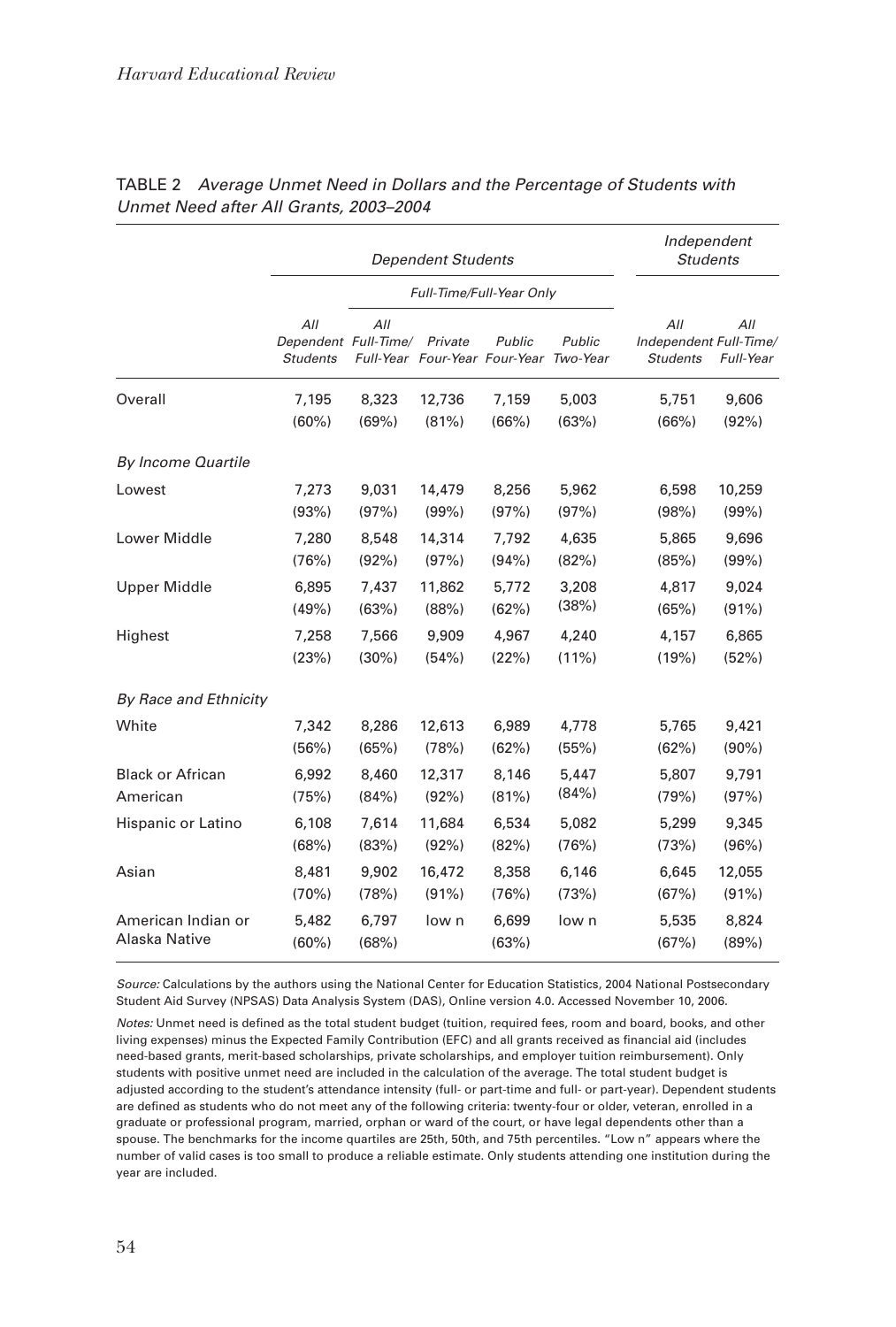|                                     | <b>Dependent Students</b>                      |                          |          |                                         | Independent<br><b>Students</b> |                                                  |                  |
|-------------------------------------|------------------------------------------------|--------------------------|----------|-----------------------------------------|--------------------------------|--------------------------------------------------|------------------|
|                                     |                                                | Full-Time/Full-Year Only |          |                                         |                                |                                                  |                  |
|                                     | All<br>Dependent Full-Time/<br><b>Students</b> | All                      | Private  | Public<br>Full-Year Four-Year Four-Year | Public<br>Two-Year             | All<br>Independent Full-Time/<br><b>Students</b> | All<br>Full-Year |
| Overall                             | 5,911                                          | 6,726                    | 10,365   | 5,742                                   | 4,720                          | 4,503                                            | 7,049            |
|                                     | (45%)                                          | (51%)                    | (56%)    | (47%)                                   | (56%)                          | (53%)                                            | $(71\%)$         |
| <b>By Income Quartile</b>           |                                                |                          |          |                                         |                                |                                                  |                  |
| Lowest                              | 5,684                                          | 6,783                    | 9,692    | 6,167                                   | 5,567                          | 5,120                                            | 7,568            |
|                                     | (79%)                                          | (83%)                    | (85%)    | (77%)                                   | (91%)                          | (84%)                                            | (79%)            |
| Lower Middle                        | 5,677                                          | 6,514                    | 10,549   | 5,955                                   | 4,298                          | 4,468                                            | 6,757            |
|                                     | (58%)                                          | (71%)                    | (71%)    | (71%)                                   | (72%)                          | (66%)                                            | (77%)            |
| <b>Upper Middle</b>                 | 6,160                                          | 6,489                    | 11,111   | 5,000                                   | 3,050                          | 3,811                                            | 6,889            |
|                                     | (30%)                                          | (40%)                    | $(50\%)$ | (39%)                                   | (31%)                          | (49%)                                            | (69%)            |
| Highest                             | 7,727                                          | 7,843                    | 10,330   | 4,894                                   | 3,979                          | 3,282                                            | \$5,415          |
|                                     | (13%)                                          | (17%)                    | (32%)    | (12%)                                   | (7%)                           | (12%)                                            | (37%)            |
| By Race and Ethnicity               |                                                |                          |          |                                         |                                |                                                  |                  |
| White                               | 6,175                                          | 6,874                    | 10,731   | 5,804                                   | 4,446                          | 4,419                                            | 6,634            |
|                                     | (40%)                                          | (46%)                    | (51%)    | (43%)                                   | (48%)                          | (47%)                                            | (67%)            |
| <b>Black or African</b>             | 4,819                                          | 5,496                    | 7,124    | 4,975                                   | 5,047                          | 4,431                                            | 7,021            |
| American                            | (56%)                                          | (61%)                    | (63%)    | (54%)                                   | (73%)                          | (64%)                                            | (78%)            |
| Hispanic or Latino                  | 5,029                                          | 6,075                    | 8,853    | 5,105                                   | 4,876                          | 4,387                                            | 7,260            |
|                                     | (58%)                                          | (70%)                    | (76%)    | (66%)                                   | (73%)                          | (62%)                                            | (80%)            |
| Asian                               | 7,483                                          | 8,544                    | 13,959   | 7,129                                   | 6,148                          | 5,989                                            | 10,908           |
|                                     | $(60\%)$                                       | (67%)                    | (76%)    | (63%)                                   | (69%)                          | (59%)                                            | (77%)            |
| American Indian or<br>Alaska Native | 4,470<br>(46%)                                 | 5,187<br>(52%)           | low n    | 4,783<br>(49%)                          | low n                          | 3,822<br>(50%)                                   | 5,452<br>(57%)   |

## Table 3 *Average Unmet Need in Dollars and the Percentage of Students with Unmet Need after All Aid, 2003–2004*

*Source:* Calculations by the authors using the National Center for Education Statistics, 2004 National Postsecondary Student Aid Survey (NPSAS) Data Analysis System (DAS), Online version 4.0. Accessed November 10, 2006.

*Notes:* Unmet need is defined as the total student budget (tuition, required fees, room and board, books, and other living expenses) minus the Expected Family Contribution (EFC) and all forms of aid (grants and loans from all sources including the government, institutions, and private sources). Only students with positive unmet need are included in the calculation of the average. The total student budget is adjusted according to the student's attendance intensity (full- or part-time and full- or part-year). Dependent students are defined as students who do not meet any of the following criteria: twenty-four or older, veteran, enrolled in a graduate or professional program, married, orphan or ward of the court, or have legal dependents other than a spouse. The benchmarks for the income quartiles are the 25th, 50th and 75th percentiles. "Low n" appears where the number of valid cases is too small to produce a reliable estimate. Only students attending one institution during the year are included.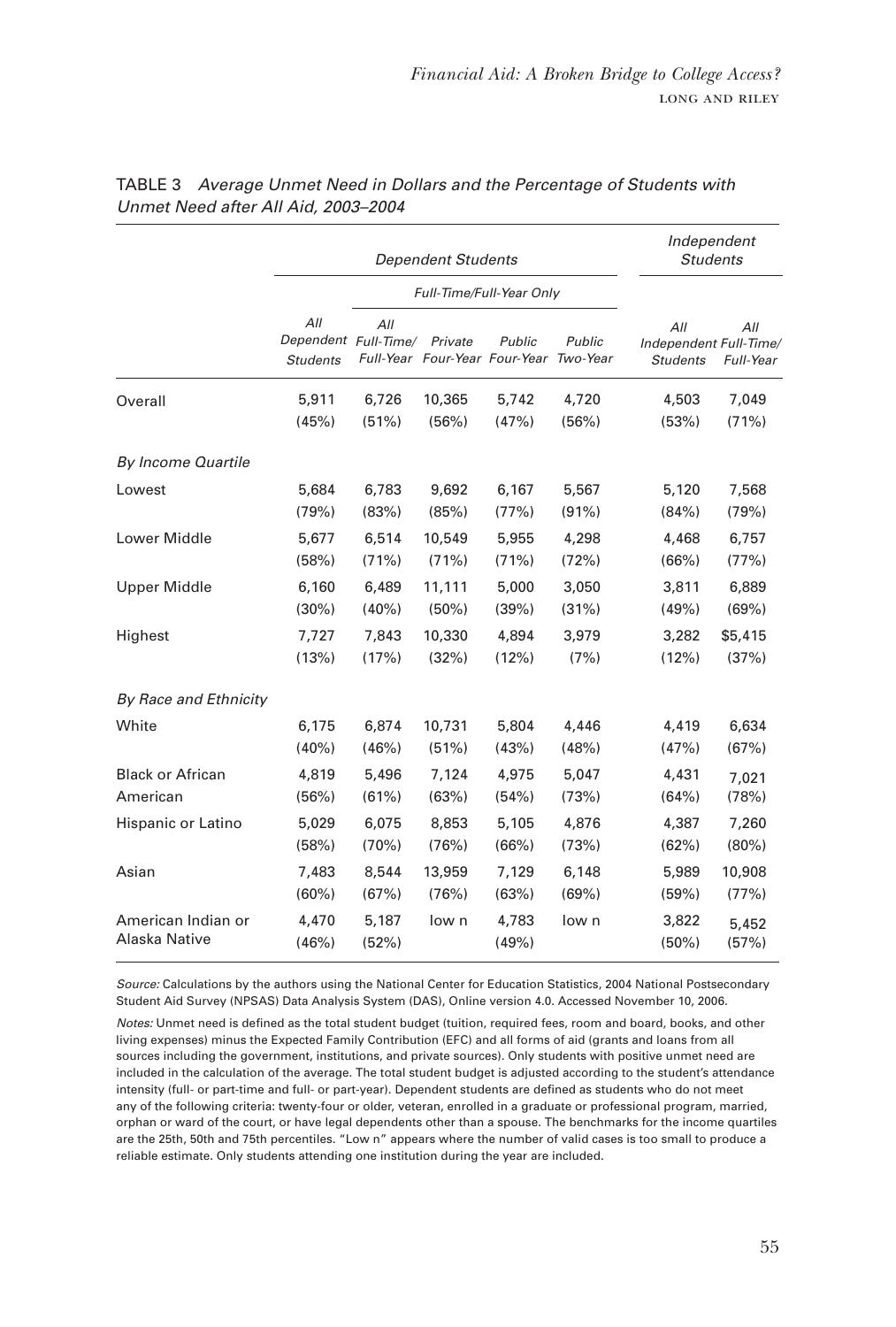It is encouraging to note that the average unmet need after grants and loans tends to be lower for students at the bottom end of the income distribution than for more-affluent students. However, a much higher percentage of low-income students demonstrate unmet need than their higher-income counterparts. For instance, among dependent students, those from the lowest income quartile had \$5,684 in average unmet need, compared to \$7,727 for students from the highest quartile. Still, it is striking that 79 percent of the low-income students demonstrated unmet need greater than zero after all grants and loans, compared to only 13 percent of the high-income students. Another concern when considering unmet need by income is that the lowestincome students attending full-time, full-year at public institutions faced the *highest* average unmet need, and a much greater percentage of these students had unmet need than students with higher family incomes.

Similar patterns appear when examining the unmet need faced by different racial groups. Black dependent students demonstrated average unmet need of \$4,819, compared to \$6,175 for White dependent students, but 56 percent of Black students had unmet need after all aid, whereas only 40 percent of Whites had unmet need. Similar patterns are also found when comparing the unmet needs of Hispanic versus White students. In other words, groups whose access to higher education has historically been most limited remained especially likely to have their financial need unfulfilled by family contributions and all sources of grants and loans.

Unmet need appears to have grown rapidly in recent years. In 1995–1996, full-time, full-year undergraduates averaged \$3,092 in unmet need after accounting for all aid (NCES, 1996), while it was \$6,726 by 2003–2004, as shown in Table 3. Furthermore, increases in average unmet need over this period have been greatest for the lowest-income students. In 1995–1996, these students faced average unmet need of \$3,301 at a public two-year college, compared to \$3,876 and \$6,463 at public and private four-years, respectively (NCES, 1996). By 2003–2004, increases in unmet need for dependent students in the lowest income quartile at public two-year institutions amounted to \$5,567, an increase of 68 percent, compared to a 59 percent increase for these students at public four-year institutions, and a 49 percent increase at private four-year institutions (see Table 3). Public institutions, particularly two-year community colleges, constitute the segment of higher education that has traditionally been most available to disadvantaged students. The fact that unmet need has grown most rapidly at these institutions in recent years raises concerns about the ability of the aid system to ensure access to those most in need of support.

### Conclusions and Thoughts for the Future

This article discusses recent trends in financial aid, including the shift in focus away from need-based aid policies, the issue of net versus list price, and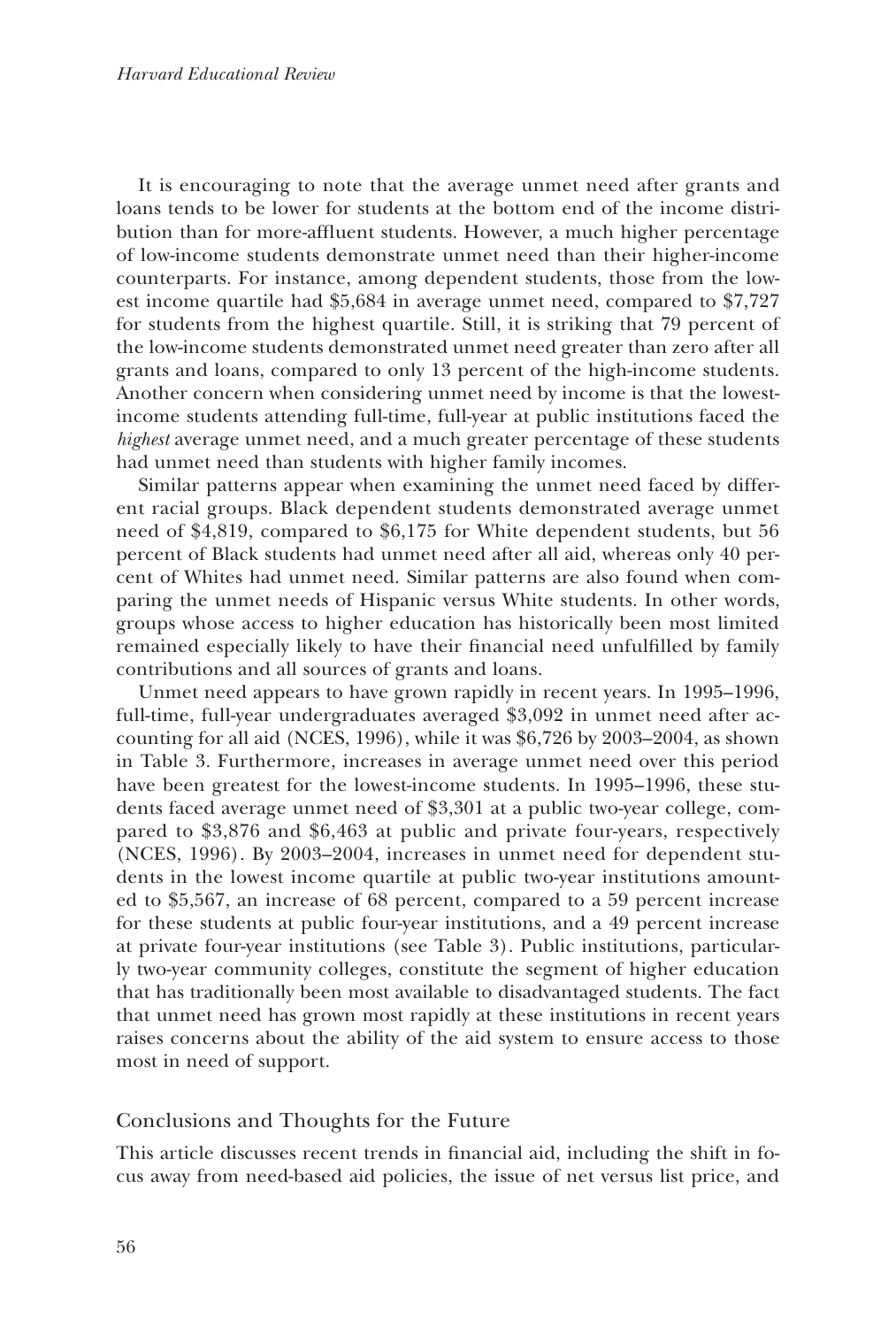the growing reliance on loans and rise in student debt. Moreover, our analysis documents the significant amount of unmet financial need faced by many students — particularly students from low-income backgrounds and students of color. Despite the billions of dollars provided in grants and loans by the federal government, states, institutions, and private sources, many students are left with the dilemma of how to make up the difference between their available resources (including aid packages and family contributions) and the cost of their educations.

How are students and families dealing with these large unmet needs? Some struggle to do this by incurring high-interest credit card debt. A study by Nellie Mae in 2005 found that almost 24 percent of undergraduates had to use a credit card for tuition expenses, while 71 percent report using a credit card to pay for textbooks. Others work an excessive number of hours, which can have a negative impact on their college performance. Eight out of ten in-state undergraduate students worked while in college, and over one-third reported working thirty-five hours or more per week during the 2003–2004 school year (Berkner et al., 2006). In addition to possibly jeopardizing their academic performance, students who work long hours to meet their financial needs also risk being expected to contribute an even greater amount to their educational costs the following year and qualifying for even less financial aid.

It is important to remember that the unmet need amounts discussed in this article are *in addition* to the amount the family is expected to pay (the EFC). Many families, particularly low-income families, have difficulty meeting the expectations of the EFC, and so the remaining financial need that is unmet is extremely hard to manage. It is also worth noting that the levels of unmet need and the percentage of students exhibiting financial need only accounts for those students who were somehow able to overcome their shortfall and *enroll* in college. Unmet need becomes an even larger issue when one considers the thousands of students who are unable to bridge the difference between the cost of attendance and available resources. Because they never make it to college, these students are not represented in the data.

Trends suggest that higher education will face even greater challenges in the future. Analysis by Carnevale and Fry (2000) concludes that the undergraduate population will grow by more than 2.6 million students by 2015. Notably, over three-quarters of this growth will be made up of persons of color. This assertion is further supported by Swail (2002), who estimates that a majority of the 18- to 24-year-olds will be minorities by 2050, based on data from the U.S. Census Bureau. Additionally, older students are increasingly accessing higher education. These nontraditional students face heightened challenges, including the fact that they often balance time-consuming work and family responsibilities with the demands of attending college.

The increasing numbers and the rapidly changing demographic make-up of students will exert increasing pressure on the already strapped financial aid system. Not only will there be a dramatic increase in the number of stu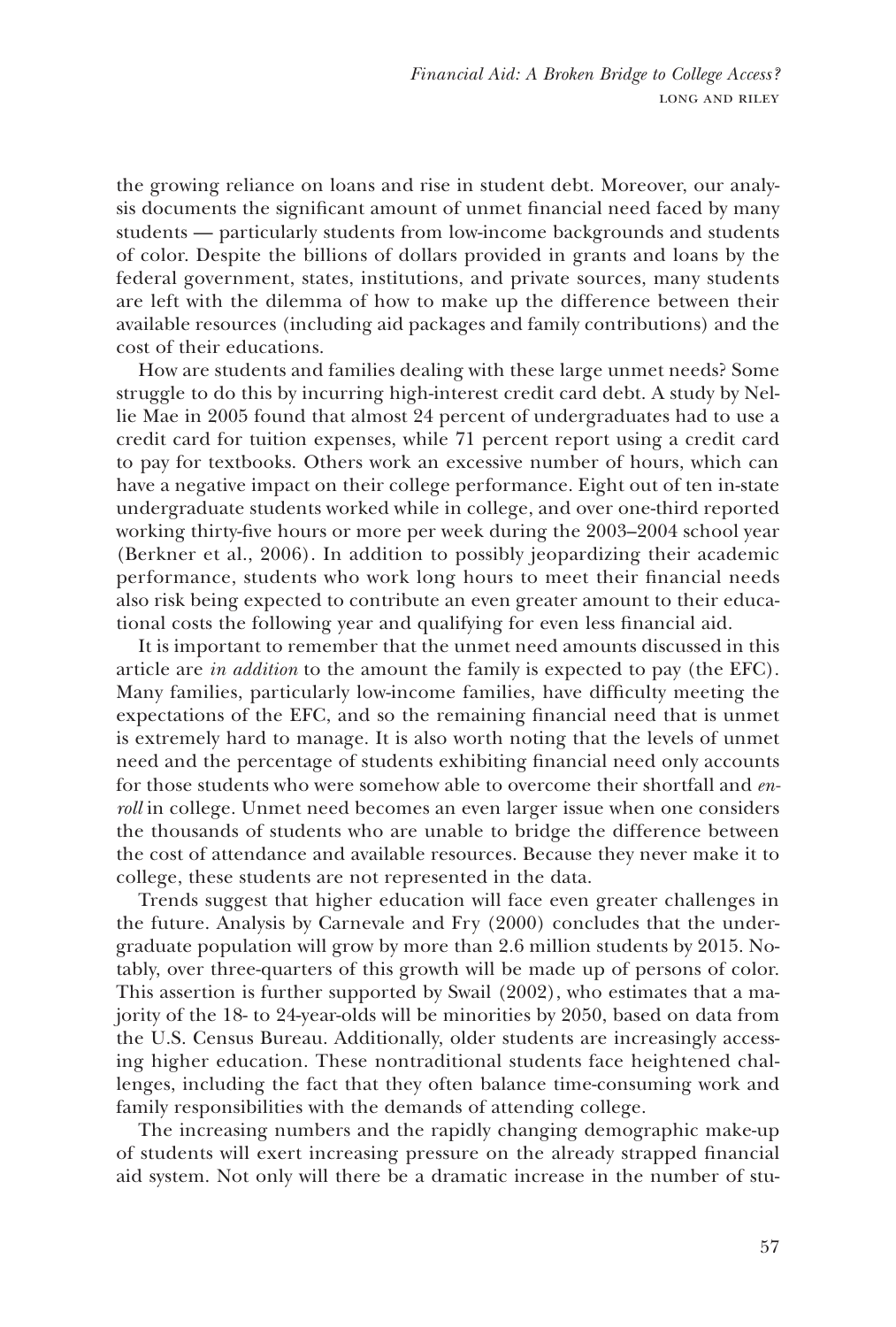dents on America's campuses but, more importantly, it is likely that a disproportionate number of tomorrow's college students will be from low- or moderate-income families. If college costs continue to rise at such a rapid pace, the American higher education aid system will be further strained. In summary, higher education is at a critical point as it tries to balance uncertain and limited resources with growing and changing demands. While the returns of a college education remain large, and one might expect students to bear at least some of the financial burden for a postsecondary education, we need to ensure that the system addresses the needs of those students who typically face the most restricted access to postsecondary education.

During the past several years, many of the debates about policy options have focused on using loans as a financial aid tool. As detailed above, loan burden has become an increasing concern. However, such conversations often fail to consider the other potentially negative effects of loans on college access, career choice, and long-term decisions such as home ownership and marriage. Because they could impact the behavior of students for years to come, and because the risk of default appears to be especially high among the large numbers of students who drop out of college before completing a degree, special care should be taken before endorsing loans as the primary form of financial aid. The unwillingness of some groups to take out loans due to a lack of experience with debt, such as a home mortgage, is also a concern.

Instead, policymakers must remain attentive to the power of the Pell Grant in providing access for low-income students. Years of research demonstrate that grants can make a difference in enrollment decisions. Unfortunately, the purchasing power of the Pell Grant is only a fraction of its original level, and serious reinvestment is needed to boost it to a more meaningful level. However, the process of securing financial aid is exceedingly difficult in its current form, and so policymakers also need to consider how the design of a policy could influence its effectiveness in increasing student access and success. Steps should be taken to simplify the financial aid application process, including the FAFSA, and to increase awareness about financial aid options, such as the Pell Grant.

The increasing popularity of merit-based aid should also be carefully considered. As noted above, there has been a substantial increase in the use of merit-based aid, and with limited resources, many speculate that this has been to the detriment of need-based aid. Given the substantial unmet needs of lowincome students, states and institutions must be careful not to abandon the mission of access. Addressing the significant financial barriers that many lowincome students and students of color face could greatly increase access to higher education and persistence toward earning a credential. The benefits of such actions would be shared both privately and among society as a whole by reducing the numbers who would potentially be dependent on the government or become incarcerated.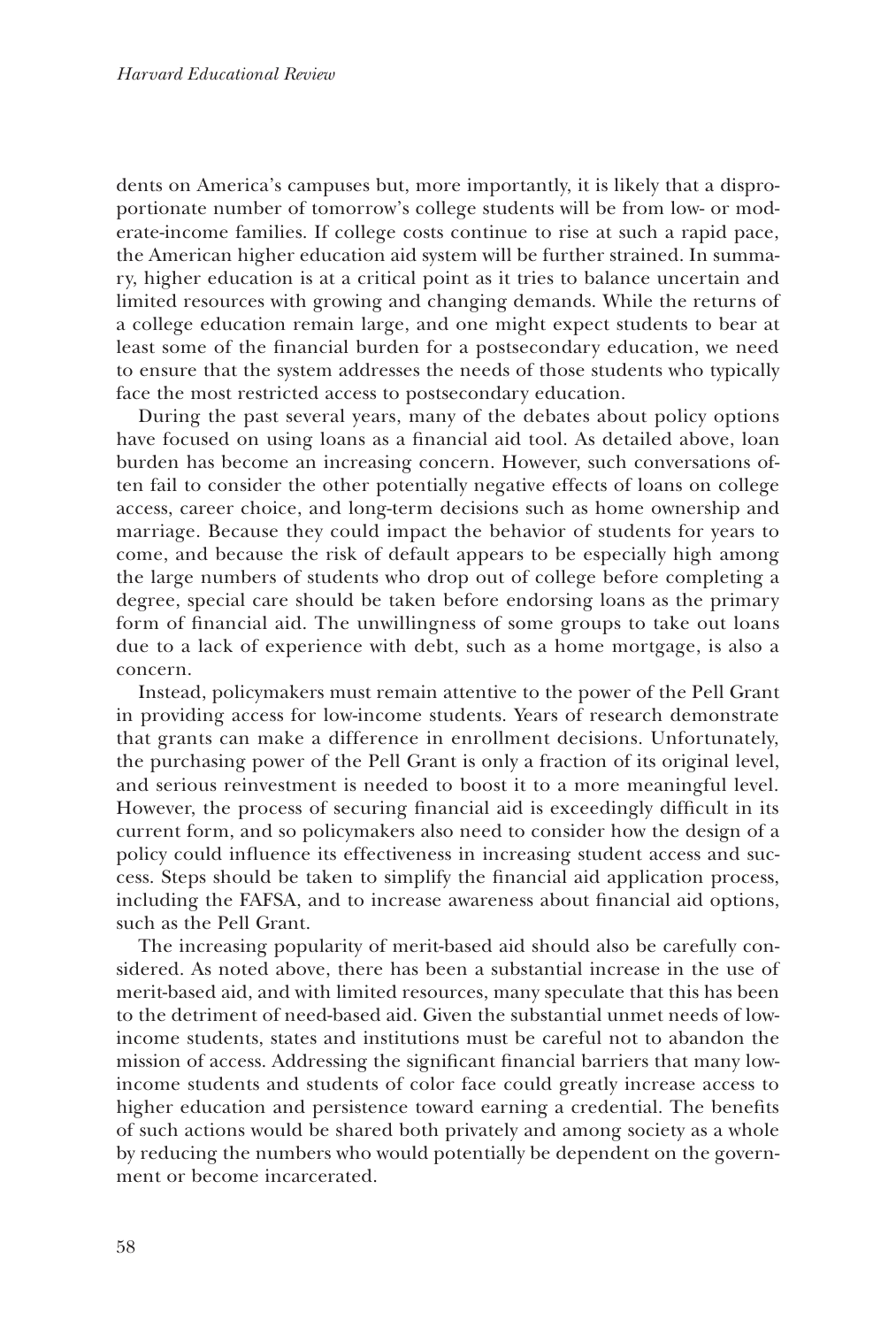Given current trends, gaps in access, and significant unmet need, it is imperative that the country work to make certain that financial barriers do not negatively impact access to college or persistence toward a degree. Moreover, financial aid policy may also address other major hurdles to college access and persistence — namely, academic preparation and the availability of information. If students believe they will be able to meet the costs of higher education, they may be more likely to prepare for college and to pursue information about how to enroll. As evidenced by the analysis presented here, the inability of the financial aid system to meet the needs of many students should serve as a call to action to build a more effective system — a better bridge to college access and success.

#### **Notes**

- 1. U.S. Census Bureau, Current Population Survey, March 2005. Calculated by author using median income by education level. Available at http://pubdb3.census.gov/macro/032005/perinc/new03\_010.htm.
- Authors' computations using 2004 October Current Population Survey. 2.
- 3. The definition of "college-qualified" is from Berkner and Chavez (1997). Students were judged to be college qualified if they met any of five criteria that would place them among the top 75 percent of four-year college students for that criterion. The minimum values for qualified were a class rank of the 46th percentile, an academic GPA of 2.7, an SAT combined score of 820, an ACT composite score of 19, or a NELS-88 test score of the 56th percentile.
- 4. Median household income in 2004 was \$54,061.
- 5. Median family income in  $1976$  in  $2004$  dollars was \$43,776.
- 6. Greene and Foster (2003) define being minimally college ready as (1) graduating from high school, (2) having taken four years of English, three years of math, and two years of science, social science, and foreign language, and (3) demonstrating basic literacy skills by scoring at least 265 on the reading National Assessment of Educational Progress.
- According to the National Center for Educational Statistics (1996), 39 percent of col-7. leges surveyed reported that remedial enrollments had increased during the last five years. In Ohio, the percentage of recent graduates enrolled in math remediation rose from 17.8 percent to 30 percent between 1988 and 2004 (Ohio Board of Regents, 2005).
- 8. Using a detailed longitudinal dataset of approximately 28,000 students in Ohio, Bettinger and Long (2006) compare the educational outcomes of students in remediation to students with similar backgrounds and preparation who were not required to take remedial courses. The results suggest that remediation increased the likelihood of persisting, transferring to a higher-level or more selective college, and completing a four-year degree.
- 9. Total cost of attendance, which is prorated based on the student's enrollment intensity (whether they attend full- or part-time), includes tuition, fees, room and board, and other costs at the institution the student attends.
- 10. This limit will go into effect July 1, 2007. The current limit is \$2,625.
- 11. Based on the financial aid records from twenty-eight highly selective private colleges and universities in the Consortium on the Financing of Higher Education.
- 12. These loan amounts reflect all sources, excluding amounts parents borrowed under the PLUS program.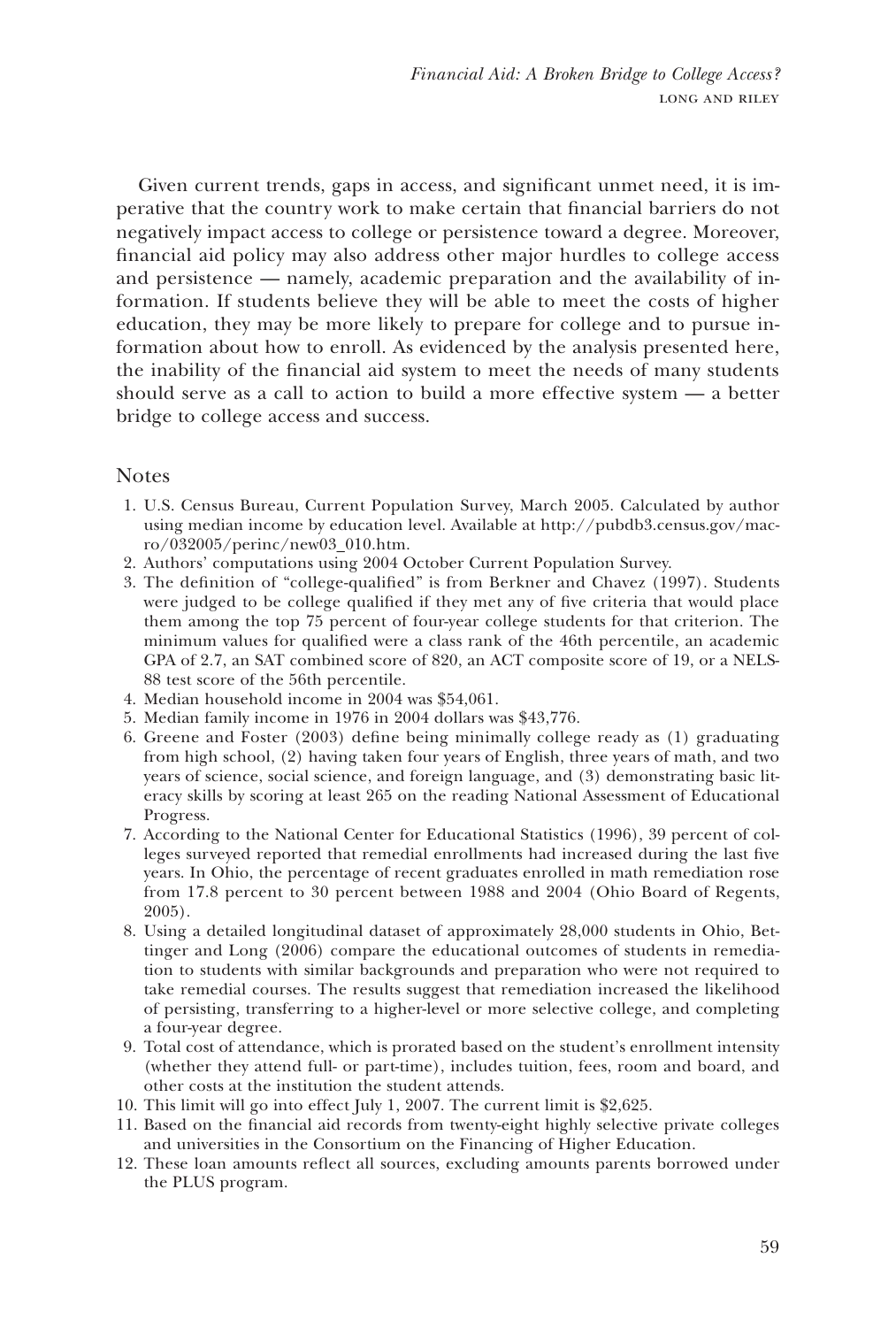- 13. Guidelines regarding the percentage of pretax income devoted to student loans are meant to ensure that borrowers are able to meet other expenses, such as car payments, rent or mortgage, and additional household expenses. The 8 percent rule was derived from credit-underwriting standards that limit monthly mortgage payments to 25–29 percent of the borrower's income and total monthly debt payments to 36–41 percent of income (Scherschel, 1998).
- 14. Calculated using the student loan calculator at www.finaid.org.
- 15. The National Student Loan Survey (NASLS) was conducted in 1987, 1991, 1997, and 2002. The 2002 NASLS survey population was drawn from a random sampling of student loan borrowers in repayment with at least one federal loan held by Nellie Mae and a valid U.S. postal address. All borrowers included had started payments at least six months prior to the survey, but no more than four years prior. Borrowers in default were excluded. The survey had 1,280 responses, a response rate of 24 percent.
- 16. The data are sponsored by the National Center for Education Statistics and are publicly available using the Data Analysis System (http://nces.ed.gov/das). Another goal of the survey is to describe the demographic and other characteristics of those enrolled.
- 17. For example, part-time students face educational costs that are only a fraction of the full-time cost. Likewise, students who attend only one semester face a lower cost than a full-year student. Therefore, educational costs may differ across students within the same institution.
- 18. It is important to note that the information on private and outside financial aid is selfreported and may not capture all of these funds. Credit card debt is not included.

#### References

- Adelman, C. (2006, August). *Internal analysis*. Washington, DC: U.S. Department of Education, Office of Vocational and Adult Education.
- Advisory Committee on Student Financial Assistance. (2001). *Access denied: Restoring the nation's commitment to equal educational opportunity.* Washington, DC: U.S. Department of Education.
- Advisory Committee on Student Financial Assistance. (2005). *The student aid gauntlet: Making access to college simple and certain*. Washington, DC: U.S. Department of Education.
- American Council on Education. (2004). *Debt burden: Repaying student debt*. Washington, DC: American Council on Education Center for Policy Analysis.
- Avery, C., & Kane, T. J. (2004). Student perceptions of college opportunities: The Boston COACH program. In C. Hoxby (Ed.), *College choices: The economics of where to go, when to go, and how to pay for it* (pp. 355–391)*.* Chicago: University of Chicago Press.
- Baum, S., & O'Malley, M. (2006). *College on credit: How borrowers perceive their education debt: Results of the 2002 National Student Loan Survey.* Braintree, MA: Nellie Mae.
- Baum, S., & Payea, K. (2004). *Education pays.* New York: College Board.
- Baum, S., & Saunders, D. (1998). *Life after debt: Results of the National Student Loan Survey.* Braintree, MA: Nellie Mae.
- Berkner, L., & Chavez, L. (1997). *Access to postsecondary education for the 1992 high school graduates.* Washington, DC: National Center for Education Statistics.
- Berkner, L., He, S., & Cataldi, E. F. (2002). *Descriptive summary of 1995–1996 beginning postsecondary students: Six years later.* Washington, DC: U.S. Department of Education, National Center for Education Statistics.
- Berkner, L., Wei, C. C., & Carroll, C. D. (2006). *2003–04 National postsecondary student aid survey: Student financial aid estimates for 2003–04* (No. 2005-158). Washington, DC: U.S. Department of Education, National Center for Education Statistics.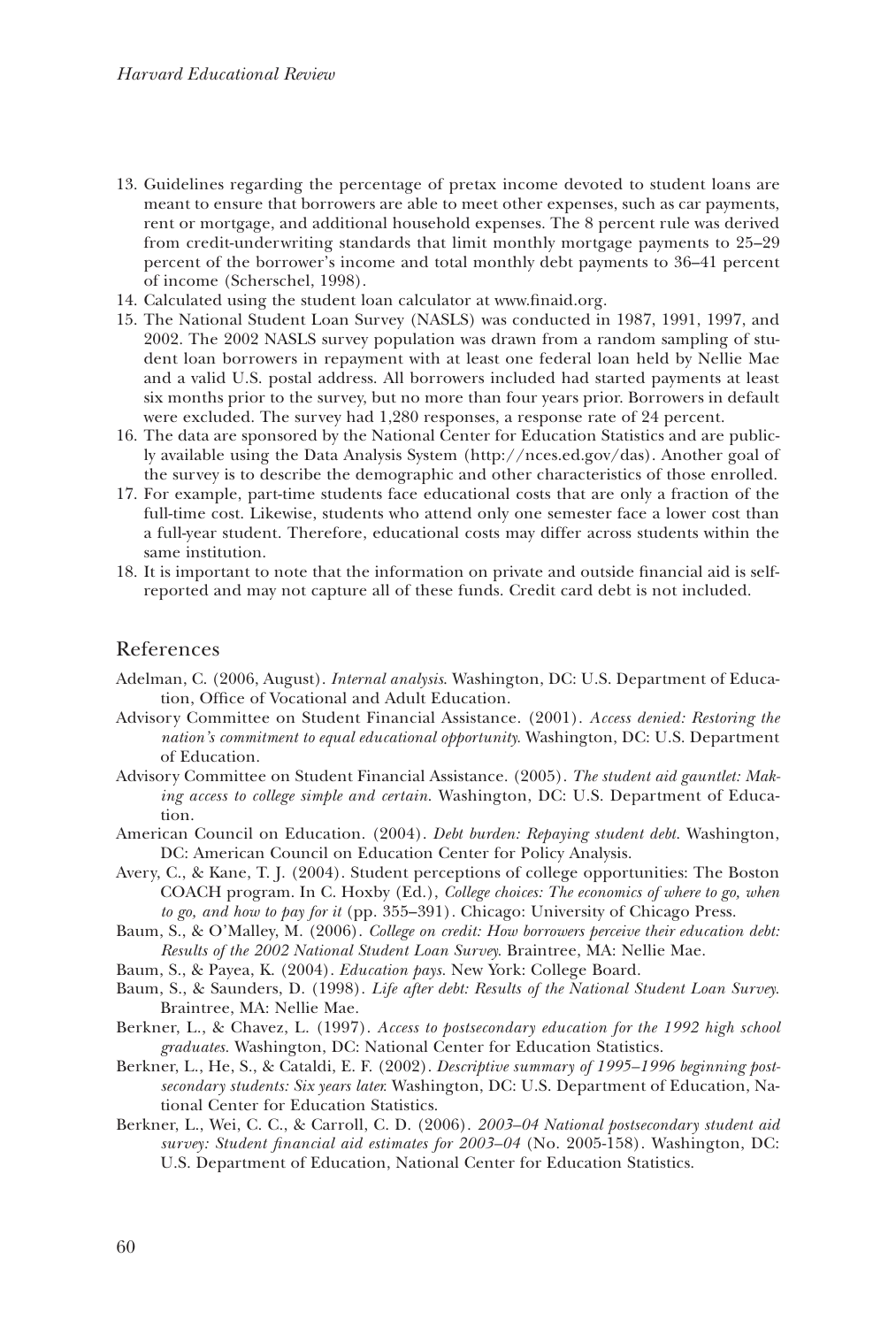- Bettinger, E., & Long, B. T. (2006). *Addressing the needs of under-prepared college students: Does college remediation work?* (Working Paper No. 11325). Cambridge, MA: National Bureau of Economic Research.
- Bettinger, E., & Long, B. T. (in press). Institutional responses to reduce inequalities in college outcomes: Remedial and developmental courses in higher education. In S. Dickert-Conlin & R. Rubenstein (Eds.), *Economic inequality and higher education: Access, persistence, and success*. New York: Russell Sage Foundation.
- Burd, S. (2006, July 7). Key student-aid changes made by Congress. *The Chronicle of Higher Education*, p. B16.
- Carnevale, A., & Fry, R. (2000) *Crossing the great divide: Can we achieve equity when Generation Y goes to college?* Princeton, NJ: Educational Testing Service.
- Choy, S., & Li, X. (2006). *Dealing with debt: 1992–93 bachelor's degree recipients 10 years later*. Washington, DC: U.S. Department of Education, National Center for Education Statistics.
- College Board. (2006a) *Trends in college pricing*. New York: Author.
- College Board. (2006b). *2006 College-bound seniors: Total group profile report*. New York: Author.
- College Board. (2006c) *Trends in student aid*. New York: Author.
- Commission on the Future of Higher Education. (2006). *A test of leadership: Charting the future of U.S. higher education*. Washington, DC: U.S. Department of Education.
- Cornwell, C., Mustard, D., & Sridhar, D. (2006). The enrollment effects of merit-based financial aid: Evidence from Georgia's HOPE scholarship. *Journal of Labor Economics, 24*, 761–786.
- Davis, J. (2003). Unintended consequences. *National CrossTalk.* Retrieved December 15, 2006, from http://www.highereducation.org/crosstalk/ct0303/voices0303 consequences.shtml
- Dynarski, S. (2000). Hope for whom? Financial aid for the middle class and its impact on college attendance. *National Tax Journal*, *53*, 629–662.
- Dynarski, S. (2004). Who benefits from the education saving incentives? Income, educational expectations and the value of the 529 and Coverdell. *National Tax Journal, 57*, 359–383.
- ECMC Group Foundation. (2003). *Cultural barriers to incurring debt: An exploration of borrowing and impact on access to postsecondary education.* Santa Fe: Author.
- Field, K. (2007, February 16). How president would pay for increase in Pell Grants. *Chronicle of Higher Education*, p. 26.
- Gladieux, L., & Perna, L. (2005). *Borrowers who drop out: A neglected aspect of the college student trend*. San Jose, CA: National Center for Public Policy and Higher Education.
- Greene, J., & Foster, G. (2003). *Public high school graduation and college readiness rates in the United States* (Education Working Paper No. 3). New York: Manhattan Institute, Center for Civic Information.
- Hill, C., Winston, G., & Boyd., S. (2004). *Affordability: Family incomes and net prices at highly selective private colleges and universities* (Discussion Paper No. 66r). Williamstown, MA: Williams College.
- Horn, L. J., Chen, X., & Chapman, C. (2003). *Getting ready to pay for college: What students and their parents know about the cost of college tuition and what they are doing to find out* (No. 2003030). Washington, DC: U.S. Department of Education, National Center for Education Statistics.
- Ikenberry, S. O., & Hartle, T. W. (1998). *Too little knowledge is a dangerous thing: What the public thinks about paying for college*. Washington, DC: American Council on Education.
- Jencks, C., & Phillips, M. (1998). *The Black-White test score gap*. Washington, DC: Brookings Institution Press.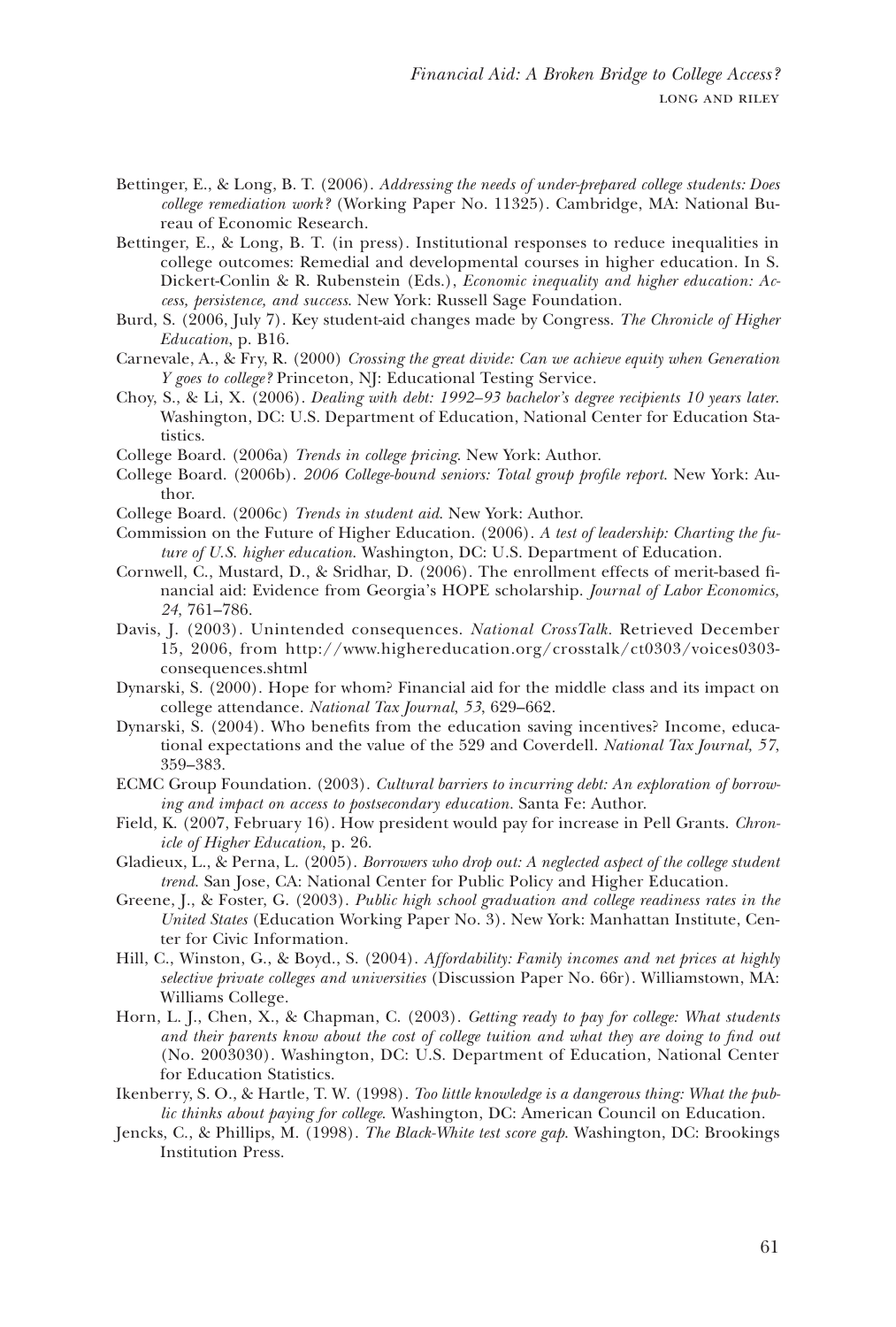- King, J. E. (1999). Crisis or convenience: Why are students borrowing more? In J. King (Ed.), *Financing a college education* (pp. 165–176). Phoenix: American Council on Education, Oryx Press.
- King, J. E. (2003a). *2003 status report on the Pell Grant program* [Electronic Version]. Washington, DC: American Council on Education. Retrieved January 20, 2005, from http://www.acenet.edu/bookstore/pdf/2003\_pell\_grant.pdf
- King, J. E. (2003b). *Status report on the federal education loan programs.* Washington, DC: American Council on Education, Center for Policy Analysis.
- King, J. E. (2004). *Missed opportunities: Students who do not apply for financial aid*. Washington, DC: American Council on Education.
- Knapp, L. G., Kelly-Reid, J. E., & Whitmore, R. W. (2006). *Enrollment in postsecondary institutions, fall 2004; graduation rates, 1998 and 2001 cohorts; and financial statistics, fiscal year 2004* (No. 2006-155)**.** Washington, DC: U.S. Department of Education, National Center for Education Statistics.
- Long, B. T. (2004). The impact of federal tax credits for higher education expenses. In C. M. Hoxby (Ed.), *College choices: The economics of where to go, when to go, and how to pay for it* (pp. 101–165)*.* Chicago: University of Chicago Press.
- Long, B. T., & Ansel, D. (2007). As student debt increases, colleges owe more in performance. *Connection: Journal of the New England Board of Higher Education, 21*(4), 23–24.
- Long, B. T., & Riley, E. K. (in press). The demand side of student loans: The changing face of borrowers. In F. M. Hess (Ed.), *Footing the tuition bill: New developments in the student loan industry and how they are changing the way we pay for higher education.* Washington, DC: American Enterprise Institute Press.
- Ma, J. (2004). Education saving incentives and household saving: Evidence from the 2000 TIAA-CREF survey of participant finances. In C. M. Hoxby (Ed.), *College choices: The economics of where to go, when to go, and how to pay for it* (pp. 169–205)*.* Chicago: University of Chicago Press.
- McPherson, M., & Shapiro, M. (1998). *The student aid game.* Princeton, NJ: Princeton University Press.
- National Association of State Student Grant and Aid Programs. (2006). *36th annual survey report on state sponsored student financial aid: 2004–05 academic year*. Washington, DC: Author.
- National Center for Education Statistics. (1996). *1995–1996 national postsecondary student aid study: Table 140, average unmet need (total price of attendance minus EFC minus aid) where unmet need is greater than zero for FT/FY undergraduates enrolled in one institution during AY 1995–1996, by institution type and student characteristics.* Retrieved December 7, 2006, from http://nces.ed.gov/das/library/tables\_listings/nedrc\_table. asp?sbj=student%20aid
- National Center for Education Statistics. (2003). *Remedial education at degree granting postsecondary institutions in fall 2000.* Washington, DC: U.S. Department of Education.
- Nellie Mae. (2005). *Undergraduate students and credit cards in 2004: An analysis of usage rates and trends*. Braintree, MA: Author.
- Nelson, F. H., & Baldaro, A. (2005). *Survey and analysis of teacher salary trends 2004.* Washington, DC: American Federation of Teachers.
- Ohio Board of Regents. (2005). *Ohio's colleges and universities: Profile of student outcomes, experiences, and campus measures 2005.* Columbus: Author.
- Palmer, J. (2006). *Grapevine 50 state summary table: Appropriations of state tax funds for operating expenses of higher education in the 50 states for fiscal years 1997, 2002, 2005, 2006 and 2007*. Retrieved December 13, 2006, from http://www.grapevine.ilstu.edu/50state. htm